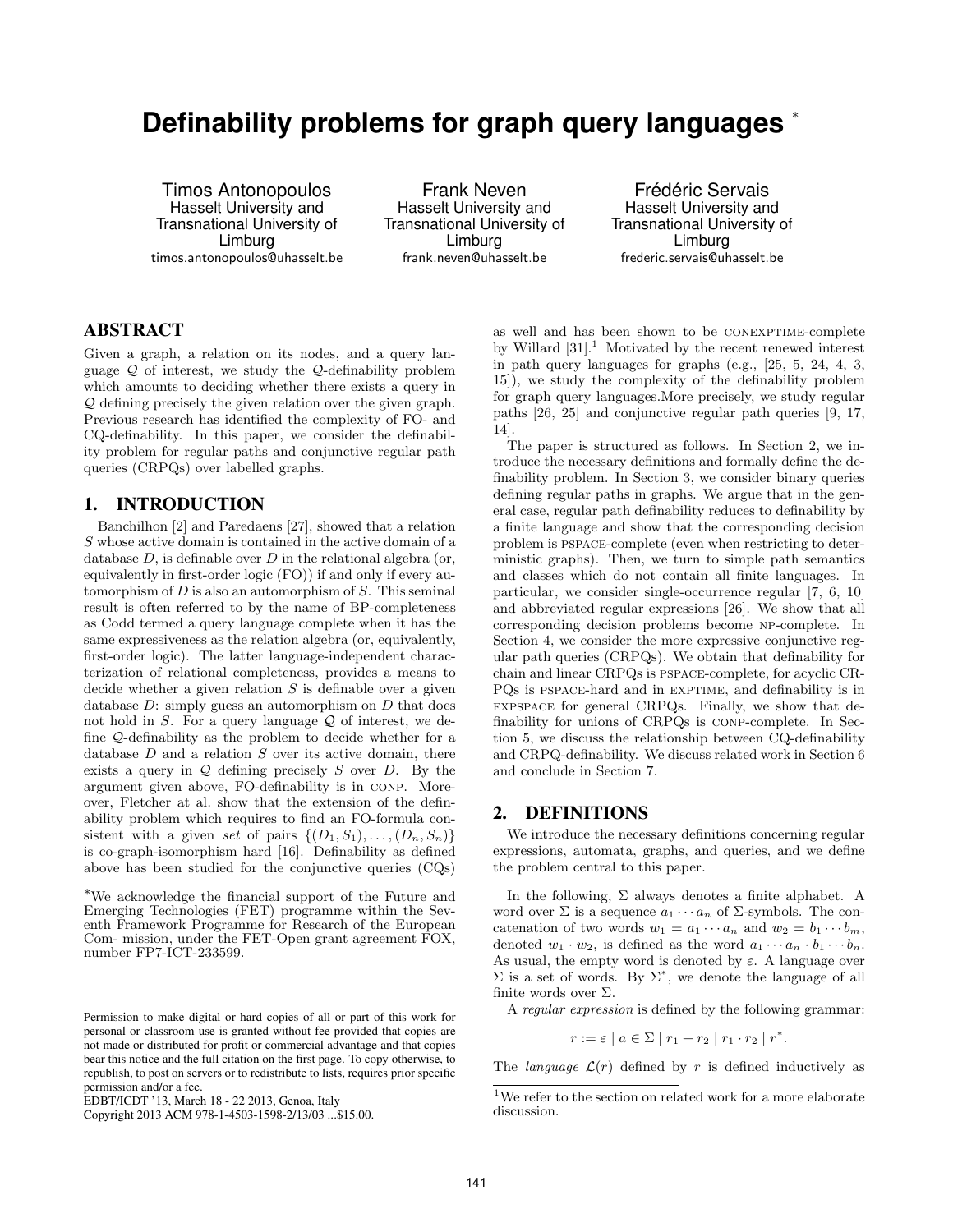follows:

$$
\mathcal{L}(\varepsilon) = \{\varepsilon\},
$$
  
\n
$$
\mathcal{L}(a) = \{a\}, \text{ where } a \in \Sigma,
$$
  
\n
$$
\mathcal{L}(r_1 + r_2) = \mathcal{L}(r_1) \cup \mathcal{L}(r_2),
$$
  
\n
$$
\mathcal{L}(r_1 \cdot r_2) = \{w_1 \cdot w_2 \mid w_1 \in \mathcal{L}(r_1), w_2 \in \mathcal{L}(r_2)\},
$$
  
\n
$$
\mathcal{L}(r^*) = \{w_1 \cdots w_n \mid n \in \mathbb{N}, w_i \in \mathcal{L}(r) \text{ for } i \leq n\}.
$$

We also use the abbreviations  $r$ ? and  $r^+$  to denote the expressions  $r + \varepsilon$  and  $rr^*$ . Sometimes, we abuse notation and write  $w$  to denote the word  $w$  as well as the regular expression for which  $\mathcal{L}(w) = \{w\}$ . The length of a regular expression is the size of its word representation including operators and parenthesis.

A nondeterministic finite word automaton (NFA) A is a tuple  $(Q, \Sigma, \delta, I, F)$ , where Q is a finite set of states,  $I \subseteq Q$ is the set of initial states,  $F \subseteq Q$  is the set of final states and  $\delta: Q \times \Sigma \to 2^Q$  is the transition function. A run of A on a word  $w = a_1 \cdots a_n$  is a sequence of states  $q_0q_1 \cdots q_n$  such that  $q_i \in \delta(q_{i-1}, a_i)$  for each  $i \in [1, n]$  and  $q_0 \in I$ . A run on w is accepting if  $q_n \in F$ , and a word w is accepted by A, if there exists an accepting run of A on w. The size |A| of A is its total number of states and transitions. By  $\mathcal{L}(A)$  we denote the set of words accepted by A. A deterministic finite word automaton (DFA) A is an NFA  $(Q, \Sigma, \delta, I, F)$  where I is a singleton, and  $\delta(q, \sigma)$  is a singleton or the empty set for all  $q \in Q$  and all  $\sigma \in \Sigma$ .

As usual, a word language  $L$  is regular if there is an NFA A with  $\mathcal{L}(A) = L$ . We denote by  $\mathsf{REG}(\Sigma)$  the set of regular languages over  $\Sigma$ . Sometimes we leave  $\Sigma$  implicit and just write REG.

The inclusion problem for NFAs is to decide whether  $\mathcal{L}(A)$  $\subseteq$   $\mathcal{L}(B)$  for two given NFAs A and B. Given DFAs  $A_1, \ldots,$  $A_n$ , the emptiness of intersection problem for DFAs is to decide whether  $\bigcap_{i=1}^n \mathcal{L}(A_i) = \emptyset$ . Similarly, the universality of union problem for DFAs is to decide whether  $\bigcup_{i=1}^n \mathcal{L}(A_i) =$ Σ ∗ .

We make use of the following results. Note that (3) follows directly from  $(2)$ .

- THEOREM 2.1. 1. The inclusion problem for NFAs is pspace-complete. [28]
- 2. The emptiness of intersection problem for DFAs is pspace-complete. [23]
- 3. The universality of union problem for DFAs is pspacecomplete.

We consider finite labelled directed graphs  $G = (V_G, E_G)$ , where  $V_G$  is the set of nodes and  $E_G \subseteq V_G \times \Sigma \times V_G$  is the set of labelled edges. We also write  $\overline{u} \stackrel{\sigma}{\rightarrow}_G v$  to denote  $(u, \sigma, v) \in E_G$ . We abuse notation and also write  $v \xrightarrow{\varepsilon} g u$ . The latter only holds when  $u = v$ . For  $w \in \Sigma^*$ , we denote by  $u \stackrel{w}{\rightarrow}_G v$  the existence of a path from u to v labelled with w. That is, there is a sequence of nodes  $v_1, \ldots, v_n \in V_G$ such that  $v_1 = u$ ,  $v_n = v$ , for all  $i < n$ ,  $v_i \xrightarrow{\sigma_i} g v_{i+1}$ , and  $w = \sigma_1 \dots \sigma_{n-1}$ . By  $G \oplus G'$ , we denote the disjoint union of the graphs  $G$  and  $G'$ .

Let  $G = (V_G, E_G)$  and  $H = (V_H, E_H)$  be two graphs. A homomorphism from G to H is a mapping  $h: V_G \to V_H$  such that if  $u \stackrel{\sigma}{\rightarrow}_G v$  then  $h(u) \stackrel{\sigma}{\rightarrow}_H h(v)$ . An endomorphism is an homomorphism from a graph onto itself.

Given a graph  $G$ , two nodes  $u$  and  $v$ , and a regular expression  $r$ , the *evaluation problem* is the problem to decide

whether there is a  $w \in \mathcal{L}(r)$ , such that  $u \xrightarrow{w}_{G} v$ . The following theorem seems to belong to folklore and is for instance mentioned in [26]:

THEOREM 2.2. The evaluation problem for regular expressions over graphs is in PTIME in the size of the graph and the regular expression.

In the following, we leave  $n$  as an implicit natural number. An *n*-ary query q is a function mapping graphs to *n*-ary relations over their nodes. We only consider queries which are closed under isomorphism.

For a class of *n*-ary queries  $Q$ , a graph  $G = (V_G, E_G)$ , and a set  $S \subseteq V_G^n$ , we say that  $(G, S)$  is  $\mathcal{Q}\text{-}definable$  if there exists a query  $q \in \mathcal{Q}$  such that  $q(G) = S$ . We are now ready to define the problem central to this paper.

DEFINITION 2.3. Let  $Q$  be a class of n-ary queries and  $G$  be a class of graphs. Then  $DEF(Q, G)$  is the problem to decide whether  $(G, S)$  is Q-definable for a graph  $G \in \mathcal{G}$  and  $S \subseteq V_G^n$ .

When G is the class of all graphs, then we denote  $DEF(Q, \mathcal{G})$ simply by  $DEF(Q)$ .

We observe the following lemma which says that lower bounds (resp. upper bounds) carry over when the class of graphs under consideration grows (resp. shrinks):

LEMMA 2.4. Let  $C$  be a complexity class and let  $G$  and  $G'$ be two classes of graphs such that  $\mathcal{G} \subseteq \mathcal{G}'$ . Then for any class of queries  $Q$ , C-hardness of DEF( $Q$ ,  $G$ ) implies C-hardness of  $DEF(Q, \mathcal{G}')$  and membership of  $DEF(Q, \mathcal{G}')$  in C implies membership of  $DEF(Q, \mathcal{G})$  in  $\mathcal{C}$ .

Note that the above lemma does not extend to classes of queries.

## 3. PATHS

In this section, we consider binary queries defining paths in graphs. Any language  $R \subseteq \Sigma^*$  can define a binary query as follows. For a graph G, define  $q_R(G)$  as the set  $\{(u, v) \mid$  $\exists w \in R, u \xrightarrow{w}_{G} v$ . Any class of languages  $\mathcal{L}$  therefore corresponds to a class of binary queries. We abuse notation and use  $\mathcal L$  to refer to the class of languages as well as to the corresponding class of binary queries.

Let  $\mathcal F$  be the class of all finite languages. We argue next that  $\mathcal{L}$ -definability reduces to  $\mathcal{F}$ -definability for any class of languages  $\mathcal L$  containing all finite languages. Intuitively, the proposition holds because definability is a property defined over a single finite graph.

PROPOSITION 3.1. Let  $\mathcal L$  be a class of languages containing F. Then for every graph G and set  $S \subseteq V_G \times V_G$ ,  $(G, S)$ is  $\mathcal{L}\text{-}definable$  iff  $(G, S)$  is  $\mathcal{F}\text{-}definable$ .

PROOF. The *if* direction is immediate. For the converse direction, assume there is an  $R \in \mathcal{L}$  with  $q_R(G) = S$ . For every  $(u, v) \in S$  choose a  $w_{u,v} \in R$  with  $u \xrightarrow{w_{u,v}} G v$ . Then, define F as the set  $\{w_{u,v} \mid (u,v) \in S\}$ . Clearly,  $q_F(G) = S$ . As F is finite,  $(G, S)$  is F-definable.  $\square$ 

#### 3.1  $\mathcal{F}\text{-definability}$

Denote by  $L_G(u, v)$  the set of paths from u to v. That is, define  $L_G(u, v) = \{w \mid u \stackrel{w}{\longrightarrow}_G v\}.$  The next lemma shows that  $(G, S)$  is *F*-definable if for every pair  $(u, v) \in S$  there is at least one word in  $L_G(u, v)$  which selects no pair outside S.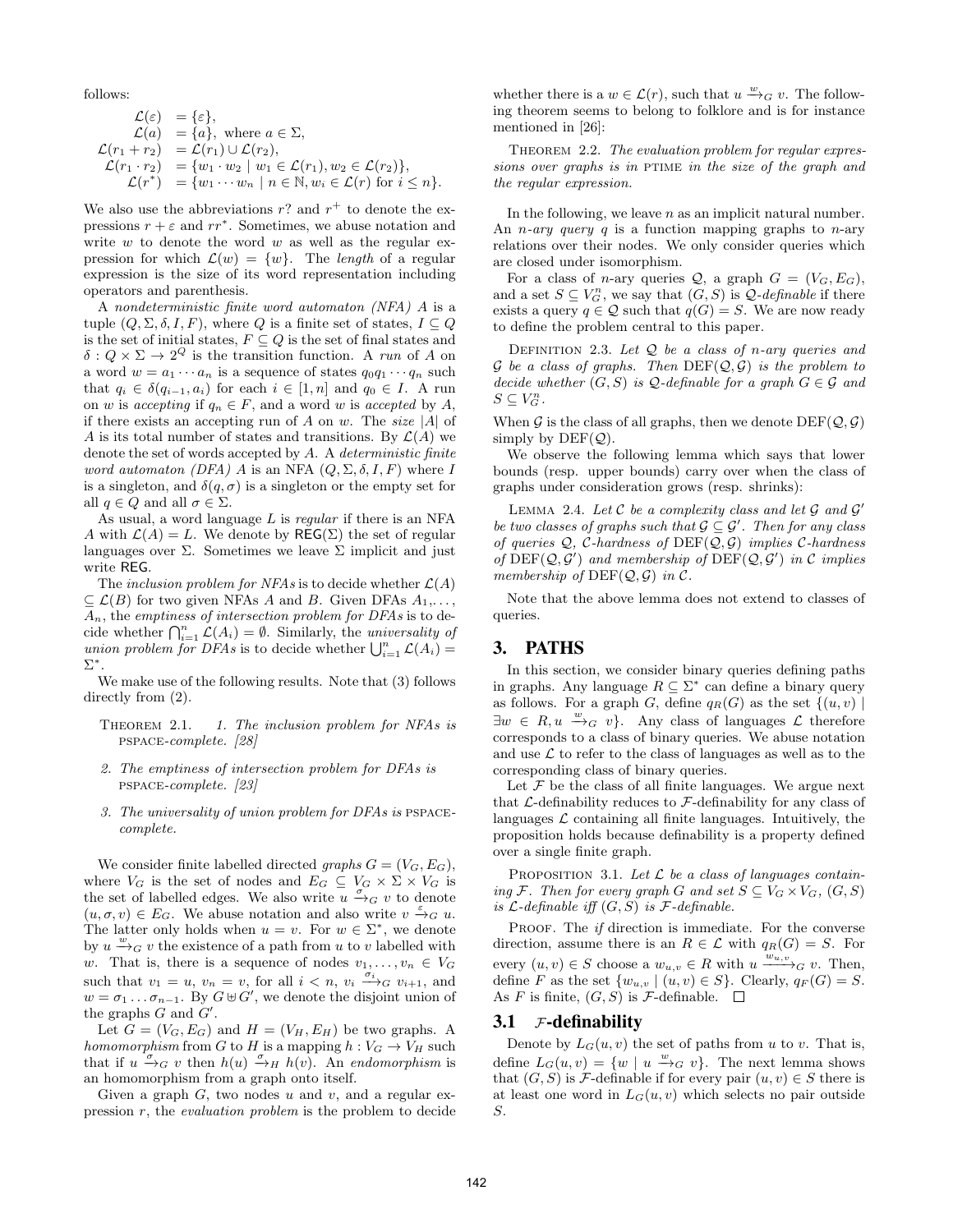LEMMA 3.2. For a graph  $G = (V_G, E_G)$  and  $S \subseteq V_G \times V_G$ ,  $(G, S)$  is F-definable iff

$$
L_G(u,v) \nsubseteq \bigcup_{(x,y)\notin S} L_G(x,y),
$$

for all pairs  $(u, v) \in S$ .

PROOF. For the *if* direction, suppose that for all pairs  $(u, v) \in S$ , there is a word

$$
w_{(u,v)} \in L_G(u,v) \setminus (\bigcup_{(x,y)\notin S} L_G(x,y)).
$$

Then, let  $R = \{w_{(u,v)} \mid (u,v) \in S\}$ . Now, it follows that  $q_R(G) = S$ , and  $(G, S)$  is F-definable. For the only if direction, suppose that  $(G, S)$  is  $\mathcal F$ -definable. Then there is a finite language R in F such that  $q_R(G) = S$ . Therefore, for each pair  $(u, v) \in S$ , there is at least one word  $w \in R$ , such that  $w \in L_G(u, v)$  but  $w \notin L_G(x, y)$  for any pair  $(x, y) \notin S$ .  $\square$ 

As every  $L_G(u, v)$  can be represented by an NFA, the previous lemma shows that  ${\mathcal F}\text{-definability reduces to contain-}$ ment testing of NFAs which is known to be in pspace. In the following Theorem, we obtain pspace-hardness already when graphs are required to be 'deterministic' (as, for instance, considered in  $[8]$ . A graph G is *deterministic* when for every node there is at most one outgoing edge for every label. That is,  $u \xrightarrow{\sigma} g v$  and  $u \xrightarrow{\sigma} g v'$  imply  $v = v'$ . Denote by D the class of deterministic graphs.

THEOREM 3.3. The problems  $DEF(\mathcal{F})$  and  $DEF(\mathcal{F}, \mathcal{D})$  are pspace-complete.

PROOF. We decompose the proof in two steps. First we show that  $DEF(\mathcal{F})$  is in PSPACE; then, we show that the problem  $DEF(\mathcal{F}, \mathcal{D})$  is PSPACE-hard. The result then follows from Lemma 2.4.

(1) We witness membership in pspace by a reduction to the inclusion problem for NFAs.

Given a graph  $G = (V, E)$  and  $S \subseteq V \times V$ , we construct for each pair  $(u, v) \in V \times V$ , the automata  $A_{u,v}$  $(V, \Sigma, \delta_E, \{u\}, \{v\})$  where  $(x, \sigma, y) \in \delta_E$  iff  $(x, \sigma, y) \in E$ . Then,  $\mathcal{L}(A_{u,v}) = L_G(u, v)$ . By Lemma 3.2,  $(G, S)$  is  $\mathcal{F}$ definable iff for every  $(u, v) \in S$ ,

$$
\mathcal{L}(A_{u,v}) \not\subseteq \bigcup_{(x,y)\not\in S} \mathcal{L}(A_{x,y}).
$$

As  $\bigcup_{(x,y)\notin S} \mathcal{L}(A_{x,y})$  can be represented by an NFA of size linear in the sum of the size of the  $A_{x,y}$ 's, the result follows by Theorem 2.1.

(2) For hardness in the case of a deterministic graph, we reduce from the universality of union problem for DFAs, which is hard for PSPACE by Theorem 2.1. Let  $s, f$  be two new symbols not in  $\Sigma$ . Given n DFAs  $D_1, \ldots, D_n$ , we construct G as the disjoint union of  $G_1, \ldots, G_n$ , and  $G_*$ . Here, for each i,  $G_i$  is the graph obtained from  $D_i$  by adding a new edge, labelled with s, from some new node  $u_i$  to the initial state, and by adding a new edge, labelled with  $f$ , from each of the final states to some new node  $v_i$ . We refer to  $u_i$  and  $v_i$  as the initial and final node in  $G_i$ . Then,  $L_{G_i}(u_i, v_i) = \{ swf \mid w \in \mathcal{L}(D_i) \}.$  Furthermore, let  $G_*$  be the graph 'defining' all words of the form  $swf$  for  $w \in \Sigma^*$ . That is, define  $G_* = (V, E)$ , where  $V = \{v_1, v_2, v_3\}, E =$   $\{(v_1, s, v_2), (v_2, f, v_3)\} \cup \{(v_2, \sigma, v_2)\}_{\sigma \in \Sigma}$ . Then,  $L_G(v_1, v_3)$  =  $\{ swf \mid w \in \Sigma^* \}.$  Finally, let  $S = \{(v_1, v_3)\}.$ 

By Lemma 3.2, the instance  $(G, S)$  is  $\mathcal{F}\text{-definable if and}$ only if  $L_G(v_1, v_3) \not\subseteq \bigcup_{(x,y)\notin S} L_G(x, y)$ . Since each word in  $L_G(v_1, v_3)$  starts with s and ends with f, the latter condition is equivalent to  $L_G(v_1, v_3) \not\subseteq \bigcup_{i=1}^n L_G(u_i, v_i)$  where  $u_i$  and  $v_i$ are the initial and final node of  $G_i$ . But, this last condition is true if and only if  $\Sigma^* \not\subseteq \bigcup_{i=1}^n \mathcal{L}(D_i)$ , i.e., if and only if the union of the DFA is not universal.  $\quad \Box$ 

Combining Theorem 3.3 with Proposition 3.1, we obtain that  $DEF(REG, \mathcal{D})$  is PSPACE-complete.

Corollary 3.4. The problem DEF(REG) and the prob $lem$  DEF(REG,  $D$ ) are PSPACE-complete.

## 3.2 Single-occurrence regular expressions

The pspace-hardness result obtained in Theorem 3.3 already holds for every subclass of the regular languages containing  $F$ . In an effort to lower the complexity, we now consider a class of regular expressions not containing  $\mathcal{F}$ . Single-occurrence regular expressions (SOREs) are regular expressions where every  $\Sigma$ -symbol can occur at most once. For instance,  $a((b+c)^+d)^*$ ? is a SORE, while  $a(a+b)^*$  is not. SOREs have been considered in several papers (e.g.,  $[7, 6, 10]$ . Denote by SORE $(\cdot)$  the fragment of SOREs that only use concatenation. Each expression in this fragment defines a single word.

THEOREM 3.5. DEF(SORE) and DEF(SORE(.)) are NPcomplete.

PROOF. (1) Let us first show that DEF(SORE) is NPcomplete. In the proof of Theorem 3.1 in [6], it is shown that every SORE over  $\Sigma$  is equivalent to one of size at most  $10|\Sigma|$ . Therefore, to show membership in NP, one simply guesses a SORE r of size at most  $10|\Sigma|$  and verifies that  $q_{\mathcal{L}(r)} = S$ . By Theorem 2.2, the latter verification is in PTIME.

We next show NP-hardness through a reduction from 3-SAT. Let X be a set of variables and let  $\varphi$  be an instance of 3-SAT with variables in X. That is,  $\varphi = (\alpha_{11} \vee \alpha_{12} \vee \alpha_{13}) \wedge$  $\cdots \wedge (\alpha_{n1} \vee \alpha_{n2} \vee \alpha_{n3}),$  where  $\alpha_{ij}$  is a literal of the form x or  $\neg x$  for some variable  $x \in X$ .

We construct a graph G and a relation  $S \subseteq V_G \times V_G$  such that there is a SORE r with  $q_{\mathcal{L}(r)}(G) = S$  if and only if  $\varphi$  is satisfiable. Define  $\Sigma = \{a_{ij} \mid 0 < i \le n \land 0 < j \le 3\} \cup \{s, f\}.$ Then, G is defined as the disjoint union of  $G_{\varphi}$  and  $G_x$  for every  $x \in X$ . Here,  $G_{\varphi}$  represents all possible satisfying truth assignments for the formula  $\varphi$ , while each  $G_x$  ensures consistency. In particular,  $G_x$  ensures that in such a truth assignment the variable  $x$  can not be assigned both the value true and false.

The graph  $G_{\varphi}$  is illustrated in Figure 1. Intuitively, every path from s to f assigns the value true to one literal  $a_{i1}$ ,  $a_{i2}$ , or  $a_{i3}$  by traversing the corresponding edge, for every  $i \leq n$ . Note that every such path starts and ends with the symbol  $s$  and  $f$ , respectively.

Figure 2 illustrates  $G_x$ . Here, an edge labelled with a set denotes multiple edges where each edge is labelled with a distinct element of the set. Figure 2 uses the sets  $P_x$  and  $N_x$  which contain the positive and negative occurrences of variable x in  $\varphi$ . That is, define  $P_x = \{a_{ij} \mid \alpha_{ij} = x\}$  and  $N_x = \{a_{ij} \mid \alpha_{ij} = \neg x\}.$  Intuitively, when a path from s to f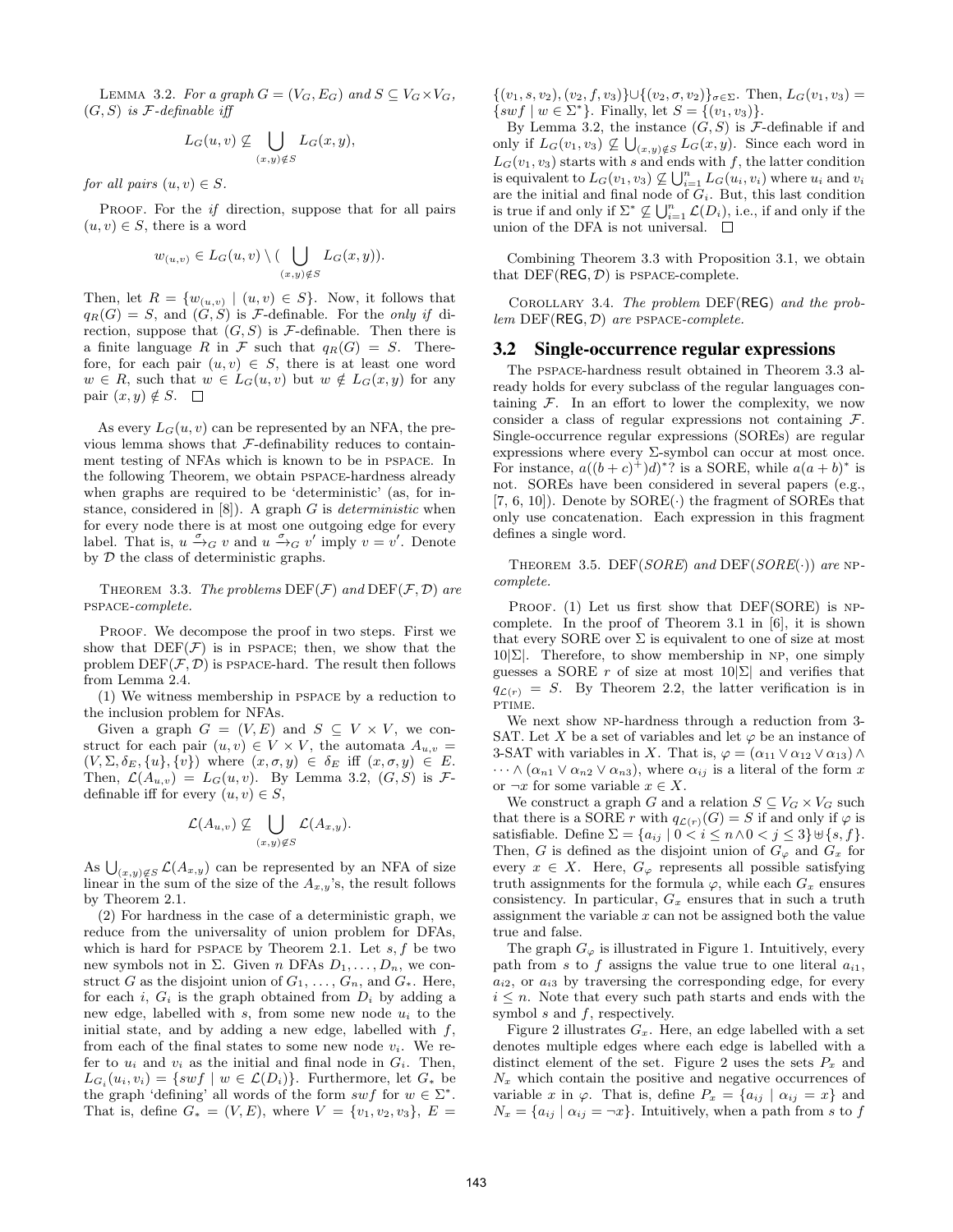

Figure 1: The graph  $G_{\varphi}$  representing all possible truth assignments for the formula  $\varphi$ .

in  $G_{\varphi}$  contains a symbol  $a \in P_x$  and another  $a' \in N_x$ , then that path is conflicting and defines an inconsistent valuation. The purpose of  $G_x$  is to define these conflicting paths. The upper half of the graph defines paths where an occurrence of  $N_x$  precedes an occurrence of  $P_x$ , while the lower half of the graph defines paths where an occurrence of  $P_x$  precedes an occurrence of  $N_x$ .





The set  $S = \{(s, f)\}\$ now contains a single pair. Assume  $(G, S)$  is SORE-definable. Then, there is a SORE r with  $q_{\mathcal{L}(r)}(G) = S$ . In particular, there is a word  $w \in$  $\mathcal{L}(r)$  such that  $s \stackrel{w}{\rightarrow}_G f$  and  $s_x \not\stackrel{w}{\rightarrow}_G f_x$  for every  $x \in X$ . This means that  $w$  encodes a satisfying truth assignment for  $\varphi$ . Conversely, assume  $\varphi$  is satisfiable. For every clause i, pick one literal  $\alpha_{ij_i}$  which is assigned true. Then, let  $w = sa_{1j_1} \cdots a_{nj_n} f$ . Now,  $q_{\mathcal{L}(w)} = \{(s, f)\}\$ and  $(G, S)$  is SORE-definable.

(2) The NP-algorithm for  $DEF(SORE(\cdot))$  is the same as the one in (1). For the lower bound it suffices to remark that for the graph G and the relation S constructed in  $(1)$ ,  $(G, S)$ is SORE( $\cdot$ )-definable iff  $(G, S)$  is SORE-definable.  $\square$ 

#### 3.3 Simple path semantics

Simple path semantics enjoys renewed attention due to its inclusion at the core of the semantics of SPARQL, see for example [25]. Recall that a path is called simple when it contains no repetition of nodes. We consider definability in the context of simple paths and show that the complexity drops from pspace to np. This is in contrast to the evaluation problem which is harder for the simple path semantics than for the standard semantics. Indeed, for a regular expression r, using Theorem 2.2, computing  $q_r(G)$  can be done in time polynomial in the size of  $G$  and  $r$ . However, Mendelzon and Wood [26] showed that the evaluation problem for regular

expressions over graphs under the simple path semantics becomes intractable (np-complete to be precise).

For a language L, we define  $q_L^{\text{simple}}(G)$  as the set of pairs  $(u, v)$  for which there is a sequence of nodes  $u = v_1, \ldots, v_n =$ v in  $V_G$  and a sequence of labels  $\sigma_1, \ldots, \sigma_n$  such that  $v_i \neq v_j$ for  $i \neq j$  and  $v_i \xrightarrow{\sigma_i} g$   $v_{i+1}$  for all  $i < n$ . By  $\mathcal{L}_{\text{simple}}$  we denote  $\mathcal L$  under the simple path semantics. In analogy to Proposition 3.1,  $DEF(\mathcal{L}_{simple})$  is equivalent to  $DEF(\mathcal{F}_{simple})$ for every class of languages  $\mathcal L$  containing  $\mathcal F$ .

THEOREM 3.6. DEF $(\mathcal{F}_{simple})$  is NP-complete.

PROOF. We start by membership in NP. Let  $G = (V, E)$ be a graph with n nodes and let  $S \subseteq V \times V$ . Then, as every simple path can contain at most n nodes, every pair  $(u, v) \in$  $S$  is witnessed by a word of length at most  $n$ . Therefore, non-deterministically guess for every such pair a word  $w_{u,v}$ of at most length n, and test whether  $q_R(G) = S$  for  $R =$  $\{w_{u,v} \mid (u, v) \in S\}.$ 

For the np-hardness part of the argument, we reduce validity of 3DNF to the complement of  $DEF(\mathcal{F}_{simple})$ , where 3DNF denotes the boolean propositional formulas in disjunctive normal form where each disjunct contains precisely three literals. The validity problem for 3DNF is np-complete. Therefore, let  $\varphi$  be a formula over the variables  $X = \{x_1, \ldots, x_n\}$  $x_k$ } which is of the form  $\bigvee_{i=1}^n \alpha_i$  where each  $\alpha_i = \alpha_{i1} \wedge \alpha_{i2} \wedge \alpha_i$  $\alpha_{i3}$  is a conjunction of literals. Let  $\Sigma = \{0, 1, s, f\}$ . When interpreting  $s$  as the initial node and  $f$  as the final node, the graph  $G_X$ , illustrated for  $X = \{x_1, x_2, \ldots x_6\}$  in Figure 3, defines all words of the form  $s\sigma_1 \cdots \sigma_k f$  where each  $\sigma_i \in \{0, 1\}$  assigns a truth value to variable  $x_i$ . Then, similarly,  $G_{\alpha_i}$ , illustrated for  $X = \{x_1, x_2, \ldots x_6\}$  and  $\alpha_i =$  $\neg x_2 \land x_4 \land x_5$  in Figure 4, defines all words of the form swf where w encodes a truth assignment which makes  $\alpha_i$  true.

$$
\textcircled{s}\longrightarrow \textcircled{1} \longrightarrow \textcircled{2} \longrightarrow \textcircled{3} \longrightarrow \textcircled{3} \longrightarrow \textcircled{4} \longrightarrow \textcircled{5} \longrightarrow \textcircled{7} \longrightarrow \textcircled{7}
$$

**Figure 3:** Graph 
$$
G_X
$$
 for  $X = \{x_1, x_2, \ldots x_6\}$ .

s<sup>i</sup> 1 2 3 4 5 6 7 f<sup>i</sup> s 0 1 0 0 1 1 1 0 1 f

Figure 4: Graph  $G_{\alpha_i}$  for  $X = \{x_1, x_2, \ldots x_6\}$  and  $\alpha_i =$  $\neg x_2 \land x_4 \land x_5$ .

Now, define G as the disjoint union of  $G_{\alpha_1}, \ldots, G_{\alpha_n}$ , and  $G_X$ , and set  $S = \{(s, f)\}\$ . Then  $\varphi$  is valid iff  $(G, S)$  is not  $\mathcal F$ -definable. Indeed, when  $\varphi$  is valid, for every word w for which  $s \xrightarrow{w} G f$  there is a disjunct  $\alpha_i$  for which  $s_i \xrightarrow{w} G f_i$ . Conversely, when  $\varphi$  is not valid there is a truth assignment which makes  $\varphi$  false. Let w be the word encoding of that truth assignment. Then,  $q_{\{w\}}(G) = S$ .  $\Box$ 

The class of restricted regular expressions was introduced by Mendelzon and Wood [26] in connection with the evaluation problem of regular path queries under the simple path semantics. In particular, they showed that the evaluation problem for restricted regular expressions under the simple path semantics is in PTIME. A regular expression is restricted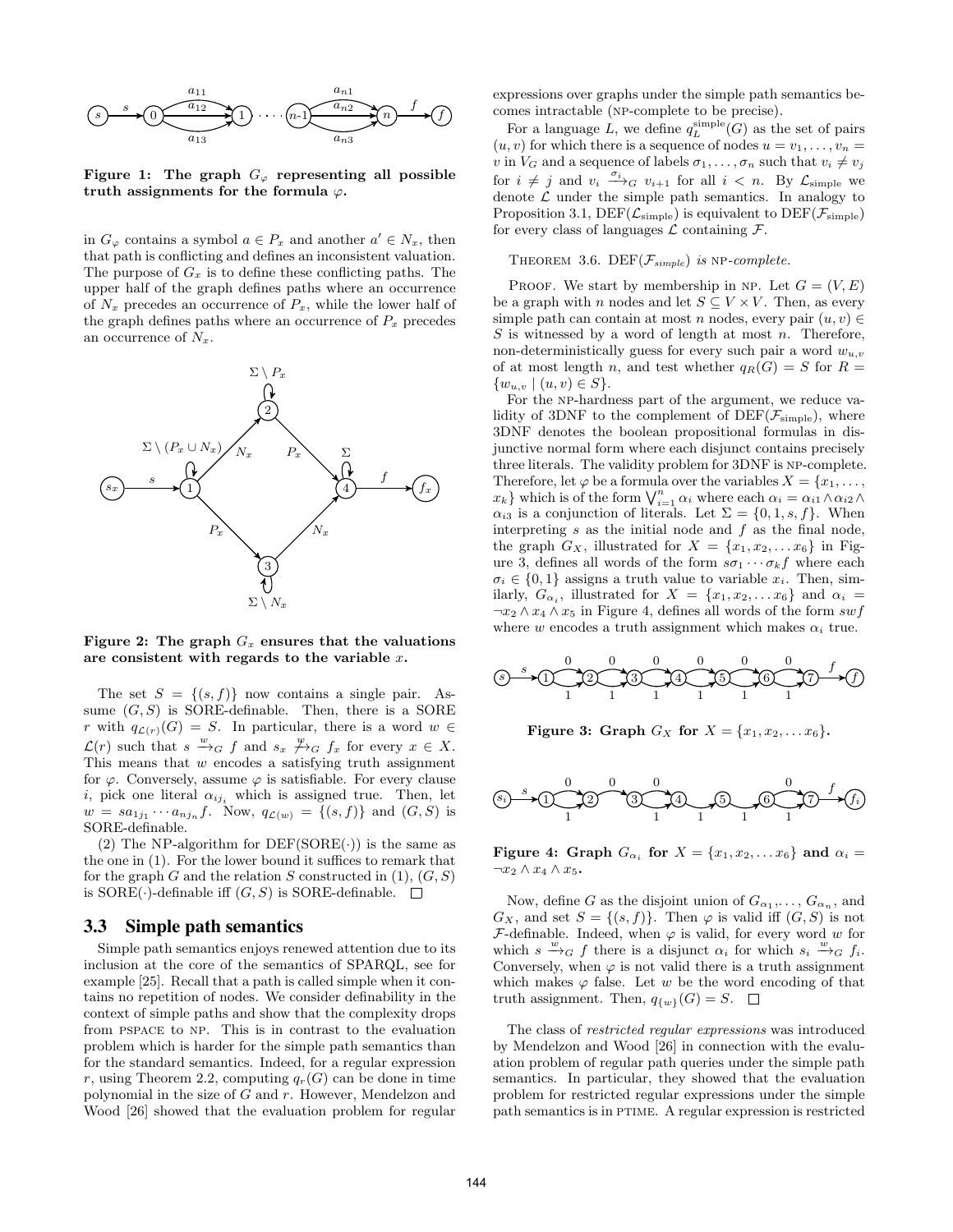if it is equivalent to the regular expression obtained from it by replacing all symbols  $a$  by  $a$ ?. For example,  $0^*10^*$  is not restricted but  $0^*10^* + 0^*$  is restricted as it is equivalent to  $(0?)^*1?(0?)^* + (0?)^*$ . Restricted regular expressions define the abbreviated regular languages. These are the regular languages which are closed under the subword operation. A word v is a *subword* of w, when v is obtained from w by deleting some of its, not necessarily consecutive, letters. Now, a regular language  $L$  is *abbreviated* if for any word in  $L$  all its subwords also belong to  $L$ . We denote the class of abbreviated regular languages by  $A$  and we show (proof omitted) that the definability problem remains NP-complete even though the evaluation problem under the simple path semantics becomes tractable.

THEOREM 3.7. DEF $(A)$  is NP-complete.

# 4. CONJUNCTIVE REGULAR PATH QUERIES

In this section, we consider more expressive query languages. In particular, we investigate the definability problem for various classes of conjunctive regular path queries (CRPQs) [9, 17, 14] such as chain (CCRPQs), linear (LCR-PQs) and acyclic CRPQs (ACRPQs) or the class formed by queries that are unions of CRPQs (UCRPQs). Interestingly, we show that while the problem is pspace-hard for LCRPQs, it drops to np for the most expressive class, the UCRPQs.

Let  $\overline{x} = (x_1, \ldots, x_n)$  and  $\overline{y} = (y_1, \ldots, y_m)$  be tuples of variables. Let  $X = \{x_1, ..., x_n\}$  and  $Y = \{y_1, ..., y_m\}$ . A Conjunctive Regular Path Query (CRPQs) is a formula  $\varphi(\overline{x})$  of the form:

$$
\exists \ \overline{y} \ (r_1(z_1, z'_1) \wedge \cdots \wedge r_k(z_k, z'_k))
$$

where each  $r_i$  is a regular expression and  $\{z_1, \ldots z_k, z'_1, \ldots, z_k\}$  $z'_{k}$  is equal to  $X \cup Y$ . We abuse notation and denote the class of CRPQs by CRPQ as well and similarly for the subclasses we consider below.

Let  $G = (V, E)$  be a graph, we say that a tuple of nodes  $(v_1, \ldots, v_n) \in V^n$  satisfies the query  $\varphi(\overline{x})$  if there is a mapping h from  $X \cup Y$  to V with  $h(x_i) = v_i$  and such that  $(h(z_i), h(z'_i)) \in q_{\mathcal{L}(r_i)}(G)$  for all  $i \leq k$ . We call such a mapping a valid assignment. We define the evaluation  $q_{\varphi}(G)$  of  $\varphi(\overline{x})$  on G as the set of tuples  $(v_1, \ldots, v_n) \in V^n$  that satisfy  $\varphi$ .

We restrict attention to unary and binary queries.

#### 4.1 Chain CRPQs

We start by defining CRPQs of a restricted form: chain and linear CRPQs. We say that a CRPQ is a chain CRPQ (CCRPQ) if it is of the form

$$
\varphi(x,y)=\exists \bar{x} \ (r_1(x,x_1)\wedge r_2(x_1,x_2)\wedge \ldots \wedge r_n(x_{n-1},y)).
$$

The unary variant then is of the form

$$
\varphi(x) = \exists \bar{x} \ (r_1(x, x_1) \wedge r_2(x_1, x_2) \wedge \ldots \wedge r_n(x_{n-1}, x_n)).
$$

We say that a CRPQ is linear (LCRPQ) if it is of the form  $\varphi(x,y) =$ 

$$
\exists \bar{x}_1,\ldots,\bar{x}_n \ (\psi_0(x) \wedge r_1(x,x_1) \wedge \psi_1(x_1) \wedge r_2(x_1,x_2) \wedge \ldots \ldots \wedge \psi_{n-1}(x_{n-1}) \wedge r_n(x_{n-1},y) \wedge \psi_n(y))
$$

where each  $\psi_i$  is a unary CCRPQ. So, an LCRPQ is a CCRPQ with tentacles. Note that as regular expressions can be  $\varepsilon$ , LCRPQ is a superset of CCRPQ.

As every CCRPQ  $\varphi(x, y)$  of the form

 $\exists \bar{x}$   $(r_1(x, x_1) \wedge r_2(x_1, x_2) \wedge \ldots \wedge r_n(x_{n-1}, y)),$ 

is equivalent to the path query (in the sense of the previous section) defined by the regular language expressed by the regular expression  $r_1 \cdots r_n$ , it readily follows from Corollary 3.4, that DEF(CCRPQ) is pspace-complete. Nevertheless, to prepare for the more elaborate construction in Theorem 4.3, we provide a more direct proof which shows that CCRPQs and LCRPQs defining a given relation can be constructed in pspace by guessing the associated regular expressions.

We recall some basic operations on binary relations. Let  $R_1$  and  $R_2$  be two binary relations. The composition of  $R_1$  and  $R_2$ , denoted by  $R_1 \circ R_2$ , is defined as  $\{(x, y)$  $\exists z R_1(x, z)$  and  $R_2(z, y)$ . We denote by  $R_1 \ltimes R_2 = \{(x, y) \in$  $R_1$  |  $\exists z R_2(y, z)$ } the semi-join of  $R_1$  and  $R_2$ . Finally, by  $\pi_1(R_1)$  we denote  $\{x \mid \exists y(x,y) \in R_1\}.$ 

By  $\mathcal{Q}^{\text{unary}}$ , we denote  $\mathcal{Q}$  restricted to unary queries only.

LEMMA 4.1. 1. DEF( $CCRPQ^{unary}$ ) is in PSPACE.

- 2. DEF(CCRPQ) is in pspace.
- 3. DEF( $LCRPQ$ ) is in PSPACE.

PROOF. (1) Let  $G = (V_G, E_G)$  be a graph and  $S \subseteq V_G$ . Note that  $(G, S)$  is unary CCRPQ-definable iff there is a formula  $\varphi(x) = \exists y r(x, y) \land \varphi_y(y)$ , where  $\varphi_y(y)$  is a unary CCRPQ, with  $q_{\varphi}(G) = S$ .<sup>2</sup> The latter requirement reduces to the existence of a relation  $R_{x,y} \subseteq V_G \times V_G$  and a set  $S_y \subseteq V_G$  such that

- $(G, R_{x,y})$  is REG-definable;
- $(G, S_y)$  is unary CCRPQ-definable; and,
- $S = \pi_1(R_{x,y} \circ S_y \times S_y)$ .

On input  $(G, S)$ , the following algorithm checks for the existence of such  $R_{x,y}$  and  $S_y$ :

- 1. Guess a REG-definable binary relation  $R_{x,y} \subseteq V_G \times V_G$ and a set of nodes  $S_y \subseteq V_G$  such that  $S = \pi_1(R_{x,y} \circ$  $S_u \times S_u$ ).
- 2. If  $S_y = V_G$  accept. Otherwise, set  $S := S_y$  and go to step (1).

The algorithm is in pspace. Indeed, the size of the guessed relations is at most quadratic in the input and testing for REG-definability is in pspace by Corollary 3.4.

It remains to argue that the algorithm accepts iff  $(G, S)$  is CCRPQ-definable. Assume  $(G, S)$  is CCRPQ-distinguishable. Then, there is a formula  $\varphi(x) = \exists \bar{x}$   $(r_1(x, x_1) \wedge$  $r_2(x_1, x_2) \wedge \ldots \wedge r_n(x_{n-1}, x_n)$  with  $q_\varphi(G) = S$ . The algorithm accepts by guessing at each stage  $i < n$  the relation  $q_{\mathcal{L}(r_i)}(G)$  and the set  $q_{\varphi_i}(G)$  where

$$
\varphi_i = \exists x_{i+1}, \ldots, x_n \ (r_{i+1}(x_i, x_{i+1}) \wedge \ldots \wedge r_n(x_{n-1}, x_n)).
$$

At stage n, the algorithm guesses the relation  $q_{\mathcal{L}(r_n)}(G)$  and the set  $V_G$ . Conversely, assume the algorithm accepts after

<sup>&</sup>lt;sup>2</sup>Note that  $\varphi$  is syntactically not a CCRPQ but is equivalent to one.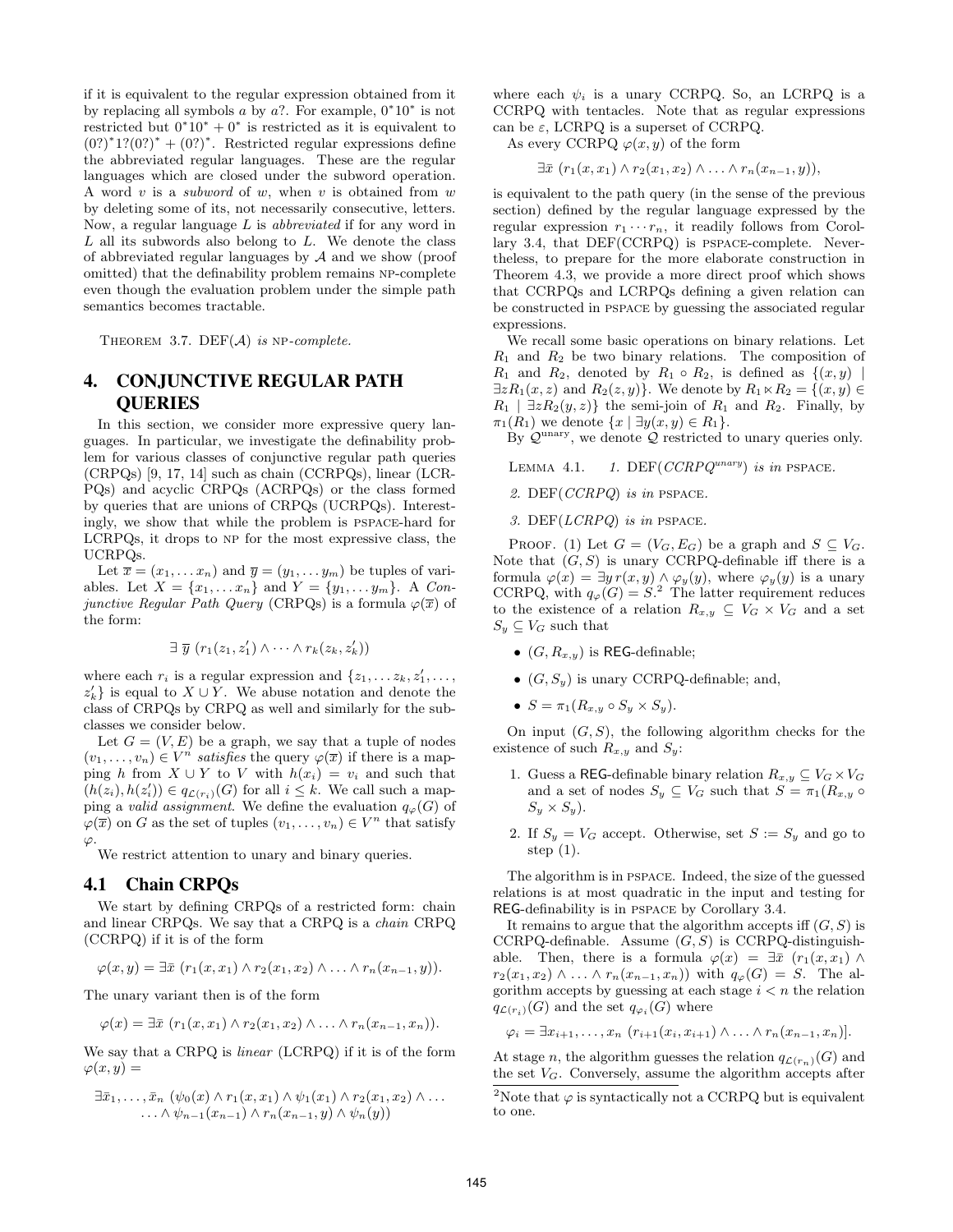*n* iterations and let  $(R_i)_{i \leq n}$  be the REG-definable relations definable by the regular expressions  $(r_i)_{i\leq n}$ . Then,  $q_\varphi(G)$  = S for  $\varphi(x) = \exists \bar{x} \ (r_1(x, x_1) \wedge r_2(x_1, x_2) \wedge \ldots \wedge r_n(x_{n-1}, x_n)).$ 

(2) Let  $G = (V_G, E_G)$  be a graph and  $S \subseteq V_G \times V_G$ . Note that  $(G, S)$  is binary CCRPQ-definable iff there is a formula  $\varphi(x,y) = \exists z (r(x,z) \wedge \varphi_{z,y}(z,y))$ , where  $\varphi_{z,y}(z,y)$  is a binary CCRPQ, with  $q_{\varphi}(G) = S$ . The latter requirement reduces to the existence of a relation  $R_{x,z} \subseteq V_G \times V_G$  and a relation  $R_{z,y} \subseteq V_G \times V_G$  such that

- $(G, R_{x,z})$  is REG-definable;
- $(G, R_{z,y})$  is binary CCRPQ-definable; and,
- $S = R_{x,z} \circ R_{z,y}$ .

The following algorithm checks for the existence of such relations  $R_{x,z}$  and  $R_{z,y}$ :

- 1. Guess a REG-definable binary relation  $R_{x,z} \subseteq V_G \times V_G$ and a binary relation  $R_{z,y} \subseteq V_G \times V_G$  such that  $S =$  $R_{x,z} \circ R_{z,y}.$
- 2. If  $R_{z,y} = V_G \times V_G$  accept. Otherwise, set  $S := R_{z,y}$ and go to step (1).

Correctness and membership in pspace of the above algorithm is similar to the corresponding argument for unary CCRPQs and is therefore omitted.

(3) Let  $G = (V_G, E_G)$  be a graph and  $S \subseteq V_G \times V_G$ . Note that  $(G, S)$  is LCRPQ-definable iff there is a formula  $\varphi(x,y) = \exists z \, r(x,z) \land \varphi_z(z) \land \varphi_{z,y}(z,y)$ , where  $\varphi_z(z)$  is a unary CCRPQ and  $\varphi_{z,y}(z, y)$  is a binary CCRPQ, with  $q_{\varphi}(G) = S$ . The latter requirement reduces to the existence of a relation  $R_{x,z} \subseteq V_G \times V_G$ , a set  $S_z \subseteq V_G$ , and a relation  $R_{z,y} \subseteq V_G \times V_G$  such that

- $(G, R_{x,z})$  is REG-definable;
- $(G, S_z)$  is unary CCRPQ-definable;
- $(G, R_{z,y})$  is binary CCRPQ-definable; and,
- $S = R_{x,z} \circ (S_z \times S_z) \circ R_{z,y}$ .

Consider the following algorithm:

- 1. Guess a REG-definable relation  $R_{x,z}$ , a unary CRPQdefinable set  $S_z$ , and a relation  $R_{z,y}$  such that  $S =$  $R_{x,z} \circ (S_z \times S_z) \circ R_{z,y}.$
- 2. If  $R_{z,y} = V_G \times V_G$  accept. Otherwise, set  $S := R_{z,y}$ and go to step (1).

Correctness and membership in pspace of the above algorithm is similar to the corresponding argument for unary CCRPQs and is therefore omitted.  $\square$ 

The following Theorem follows from the proof of Theorem 4.10.

# 4.2 Acyclic CRPQs

We first recall the definition of acyclic CRPQs as, for instance, introduced in [5]. A query  $\varphi(\overline{x}) = \exists \overline{y} (r_1(z_1, z'_1) \wedge$  $\cdots \wedge r_k(z_k, z'_k)$  naturally defines a graph  $G_{\varphi} = (V_{\varphi}, E_{\varphi})$ whose nodes  $V_{\varphi}$  are the variables in  $\varphi$  and whose edges are labelled with regular expressions as follows:  $(z, r, z') \in E_{\varphi}$ if and only if there is some  $i \leq k$  with  $z = z_i$ ,  $z' = z'_i$  and  $r = r_i$ . A CRPQ is *acyclic* (ACRPQ) if its graph (considered undirected) is acyclic.

THEOREM 4.3. 1. DEF $(ACRPQ^{unary})$  is in EXPTIME.

2. DEF $(ACRPQ)$  is in EXPTIME.

PROOF. The proof follows closely that of Lemma 4.1. Whereas in the latter proof the recursion is linear, the structure of ACPRQs requires to use non-linear recursion. To this end, we employ alternation exploiting that EXPTIME equals alternating pspace.

(1) Let  $G = (V_G, E_G)$  be a graph and  $S \subseteq V_G$ . Note that  $(G, S)$  is unary ACRPQ-definable iff there is a formula  $\varphi(x) = \exists \overline{y} \bigwedge_{i=1}^{m} r_i(x, y_i) \wedge \varphi_i(y_i)$ , where  $\varphi_i(y)$  is a unary ACRPQ with  $q_{\varphi}(G) = S$ .

The latter reduces to the existence of relations  $R_{x,y_i} \subseteq$  $V_G \times V_G$  and sets  $S_{y_i} \subseteq V_G$  such that

- each  $(G, R_{x,y_i})$  is REG-definable;
- each  $(G, S_{y_i})$  is unary tree definable; and,
- $S = \bigcap_{i=1}^{m} (R_{x,y_i} \circ S_{y_i} \times S_{y_i}).$

Consider the following alternating pspace algorithm:

- 1. Set  $S_{\text{temp}} = V_G \times V_G$ .
- 2. Guess a REG-definable binary relation  $R_{x,y}$  and a set of nodes  $S_y$ .
- 3. Create two branches and accept if both accept:
	- (a) Set  $S_{temp} := S_{temp} \cap (R_{x,y} \circ S_y \times S_y)$ . If  $S = S_{temp}$ accept. Otherwise go to step (2).
	- (b) If  $S_y = V_G$  then accept, else set  $S := S_y$  and go to (1).

(2) Let G be a graph and  $S \subseteq V_G \times V_G$ . Note that  $(G, S)$ is binary ACRPQ-definable iff there is a formula

$$
\varphi(x,y) = \varphi_i(x) \land \exists \bar{u} \bigwedge_{i=1}^n s_i(x,u_i) \land \psi_i(u_i,y),
$$

where  $\varphi_i(x)$  is a unary ACRPQ and  $\psi_i(u_i, y)$  is a binary ACRPQ, with  $q_{\varphi}(G) = S$ .

The latter reduces to the existence of a set  $S_x \subseteq V_G$  and relations  $R_{x,u_i}, R_{u_i,y} \subseteq V_G \times V_G$  such that

- $(G, S_x)$  is unary ACRPQ-definable;
- each  $(G, R_{x,u_i})$  is REG-definable;
- each  $(G, R_{u_i,y})$  is binary ACRPQ-definable; and,
- $S = (S_x \times V_G) \cap \bigcap_{i=1}^n R_{x,u_i} \circ R_{u_i,y}.$

The alternating PSPACE algorithm is now similar to (1).  $\Box$ 

THEOREM 4.2. DEF $(LCRPQ)$  is PSPACE-complete.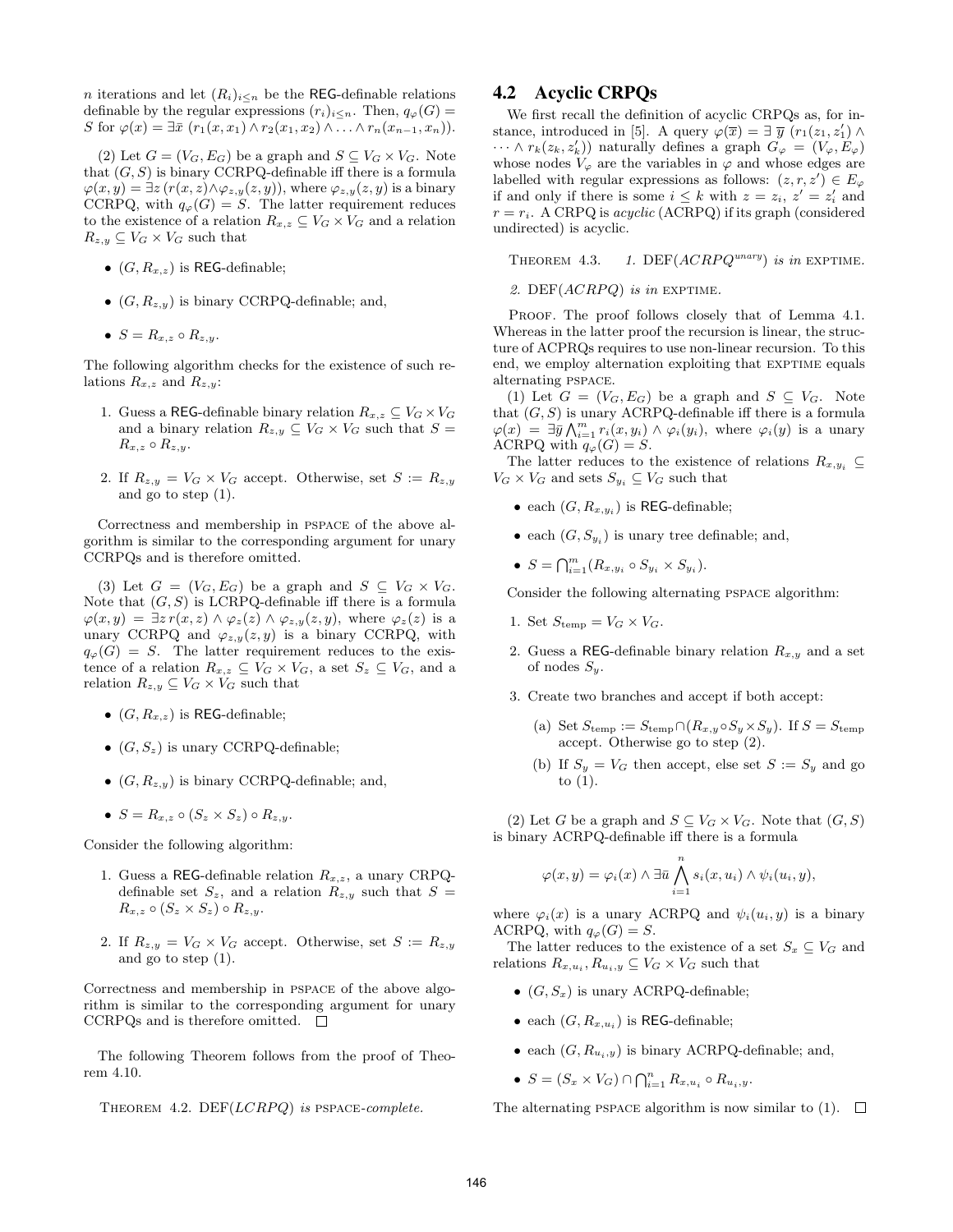#### *4.2.1 Hardness*

We show that DEF(ACRPQ) is pspace-hard. It will follow from the proof that DEF(LCRPQ) is pspace-hard, as well. We reduce from the emptiness of intersection problem for DFAs as defined in Section 2. The input consists of a sequence of DFAs  $A_1, \ldots, A_n$ . We construct a graph G and a set S such that  $(G, S)$  is ACRPQ-definable iff  $\bigcap_{i=1}^{n} \mathcal{L}(A_i)$ is non-empty. We start by summarizing the main steps of the proof. For each DFA  $A_i$ , we construct a graph  $G_i$  with a designated start node  $s_i$  and a designated end node  $f_i$  such that a word w is accepted by  $A_i$  if and only if there is a path in  $G_i$  labelled with w (or more precisely by an encoding  $\gamma(w)$  of w) from  $s_i$  to  $f_i$ . We then define the graph G as the disjoint union of the  $G_i$  and a constraint graph  $G_c$  (to be discussed next) and define the set S to contain all  $(s_i, f_i)$ but no elements from the constraint set  $S_c$ . The constraint graph  $G_c$  together with the constraint set  $S_c$  ensures that if there is an ACRPQ  $\varphi(x, y)$  with  $S_c \cap q_\varphi(G) = \emptyset$ , then  $\varphi(x, y)$ is equivalent to a linear ACRPQ whose regular expressions consist of a single alphabet symbol. Therefore,  $\varphi(x, y)$  defines a single word and as every  $(s_i, f_i) \in q_\varphi(G)$ , that word is accepted by every  $A_i$ . The main difficulty of the proof lies in the construction of  $G_c$  and  $S_c$ .

Let us first note that queries are monotone with regards to the subgraph relation. Specifically, we write  $G_1 \subseteq G_2$  for two graphs  $G_1 = (V_1, E_1)$  and  $G_2 = (V_2, E_2)$  when  $V_1 \subseteq V_2$ and  $E_1 \subseteq E_2$ .

LEMMA 4.4. Let  $G_1, G_2$  be two graphs with  $G_1 \subseteq G_2$ . Then  $q_{\varphi}(G_1) \subseteq q_{\varphi}(G_2)$ , for any CRPQ  $\varphi$ .

We use the above monotonicity property to construct  $G$  as the disjoint union of several graphs. Some properties are easier to prove on the subgraphs, they then carry over, by monotonicity, to the whole graph.

The first part of this section is devoted to the constraint graph  $G_c$ . It is constructed as the disjoint union of the subgraphs  $G_{\rightarrow}$ ,  $G_{\perp}$ , and  $G_{\alpha\beta}$ . For each of them we prove the relevant properties that also hold, by monotonicity, to G.

Denote by  $G_{\rightarrow} = (V_{\rightarrow}, E_{\rightarrow})$  the graph depicted in Fig. 5. The first lemma states that if the pair  $(s\rightarrow, f\rightarrow)$  is not selected by a ACRPQ  $\varphi(x, y)$ , then there is a directed path in the graph of  $\varphi$  from x to y.



Figure 5: Component  $G_{\rightarrow}$ .

LEMMA 4.5. Let  $\varphi(x, y)$  be a ACRPQ. If  $(s\rightarrow, f\rightarrow) \notin$  $q_{\varphi}(G_{\rightarrow})$  then  $\varphi$  is equivalent to a formula of the form  $\exists \overline{z}$  $(\varphi_1(x, y) \wedge \psi(x, y))$  where  $\varphi_1 = r_1(x, z_1) \wedge r_2(z_1, z_2) \wedge \cdots \wedge$  $r_n(z_{n-1}, y)$ .

PROOF. We assume that  $\varphi$  does not contain conjuncts of the form  $\varepsilon(z, z')$  as we can remove these by replacing every occurrence of the variable z' by z. Let  $G_{\varphi}$  be the graph associated with the query  $\varphi(x, y)$ . Let  $S_1$  be the set of variables reachable from x in  $G_{\varphi}$  and let  $S_2$  be the set comprising the remaining variables. Then, let h be a mapping that maps all variables in  $S_1$  to  $s_{\rightarrow}$  and all variables in  $S_2$ to  $f_{\rightarrow}$ . Assume  $\varphi$  is not of the claimed form. But, then  $y \in S_2$  as y is not reachable from x. Let us show that h is a valid assignment witnessing that  $(s_\rightarrow, f_\rightarrow) \in q_\varphi(G_\rightarrow)$ , which contradicts our assumption. Indeed, first we have  $h(x) = s_{\rightarrow}$  and  $h(y) = f_{\rightarrow}$ . Second, for any disjunct  $r(z_1, z_2)$ in  $\varphi$  we check that  $(h(z), h(z')) \in q_r(G)$ . We consider three cases: (i)  $h(z) = h(z') = s \rightarrow \text{or } h(z) = h(z') = f \rightarrow$ , then  $(h(z), h(z')) \in q_r(G)$  for any  $r, (ii)$   $h(z) = s_\rightarrow, h(z') = f_\rightarrow,$ this is impossible by definition of h. (iii)  $h(z) = f_{\rightarrow}$ ,  $h(z') =$  $s_{\rightarrow}$ , then  $(h(z), h(z')) \in q_r(G)$  for any r (as there is a  $\Sigma$  labelled edge from the first node to the second and there are  $\Sigma$  self-loops on both nodes).  $\square$ 



Figure 6: Component  $G_{\perp}$ .

Denote by  $G_{\perp} = (V_{\perp}, E_{\perp})$  the graph depicted in Fig. 6. The following result states that if an acyclic query  $\varphi(x, y)$ , whose graph contains a directed path from  $x$  to  $y$ , does not select  $(s_{\perp}, f_{\perp})$  in  $G_{\perp}$ , then each regular expression, appearing on an edge of that path, is a disjunction of words of length at most 1.

LEMMA 4.6. Let  $\bot \in \Sigma$  and  $\varphi(x, y)$  be an ACRPQ query of the form  $\exists \overline{z}(\varphi_1(x, y) \wedge \psi(x, y))$  where  $\varphi_1 = r_1(x, z_1) \wedge \varphi(x, y)$  $r_2(z_1, z_2) \wedge \cdots \wedge r_n(z_{n-1}, y)$  and no  $r_i$  contains the symbol ⊥.

If  $(s_{\perp}, f_{\perp}) \notin q_{\varphi}(G_{\perp}),$  then, for each  $i \leq n$ ,  $r_i = \alpha_{i,1} +$  $\cdots + \alpha_{i,k_i}, \text{ with } \alpha_{i,j} \in \Sigma \cup \{\varepsilon\}.$ 

PROOF. Let  $\varphi(x, y)$  be as stated in the lemma and assume that  $(s_{\perp}, f_{\perp}) \notin q_{\varphi}(G_{\perp}).$  Towards a contradiction suppose that for some  $r_i$ , there is a word w of length larger than 1 with  $w \in \mathcal{L}(r_i)$ . We define the following valid assignment h which witnesses that  $(s_{\perp}, f_{\perp}) \in q_{\varphi}(G_{\perp})$ . Let  $G_{\varphi}$  be the graph associated with the query  $\varphi$ , and let  $G_{\varphi}^$ be the graph obtained by  $G_{\varphi}$  by removing the edge from  $z_{i-1}$  to  $z_i$ . Since  $\varphi$  is acyclic we have the following three disjoint sets over the variables  $\{x, y\} \cup \overline{z}$ . Let  $S_1$  be all the variables on the same connected component of  $G_{\varphi}^-$  as  $x$ , let  $S_2$  be all the variables on the same connected component of  $G_{\varphi}$  as y and let  $S_3$  be the rest of the variables. Then define h so that all variables of  $S_1$  and  $S_3$  are mapped to  $s_\perp$  and all variables of  $S_2$  are mapped to  $f_\perp$ . Notice that, since no  $r_i$  contains the symbol  $\perp$ , any word of length larger than 1 is satisfied on the path from  $s_{\perp}$  to  $f_{\perp}$  via  $m_\perp$ . Therefore,  $r_i(z_{i-1}, z_i)$  is satisfied. One can easily check that the other conjuncts of  $\varphi$  are also satisfied. Indeed, if  $r(z, z')$  is any other conjunct of  $\varphi$  then, by construction of h,  $h(z) = h(z') = s_{\perp}$  or  $h(z) = h(z') = f_{\perp}$ , and  $(s_{\perp}, s_{\perp}), (f_{\perp}, f_{\perp}) \in q_r(G_{\perp})$  for any regular expression r. Therefore, h witnesses  $(s_{\perp}, f_{\perp}) \in q_{\varphi}(G_{\perp})$  which leads to the desired contradiction.  $\Box$ 

Let  $\alpha, \beta \in \Sigma$ , then  $G_{\alpha\beta} = (V_{\alpha\beta}, E_{\alpha\beta})$  is the graph described in Fig. 7. The following lemma states that, if an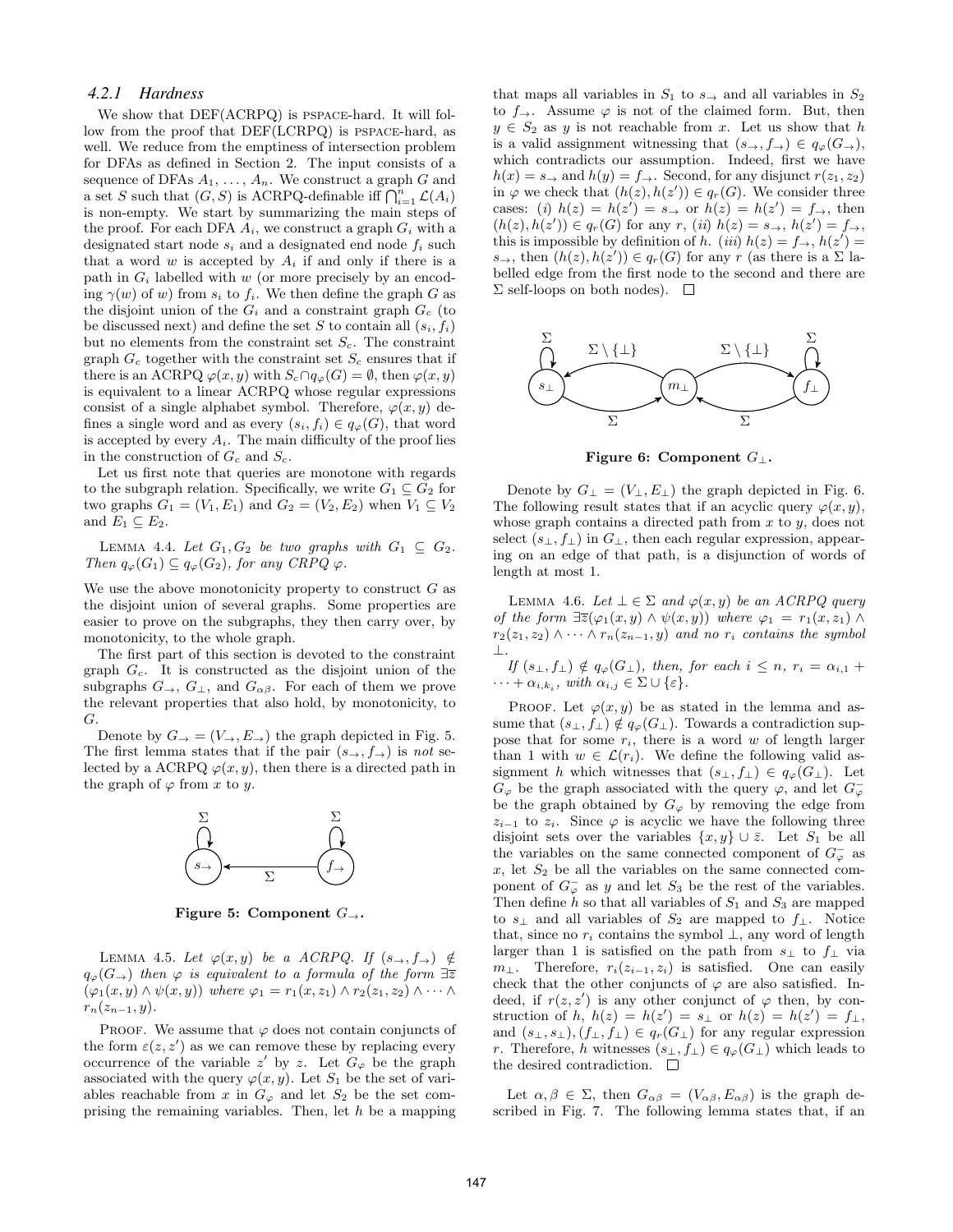

Figure 7: Component  $G_{\alpha\beta}$  for  $\alpha, \beta \in \Sigma$ .

acyclic query  $\varphi(x, y)$  whose graph contains a directed path from x to y does not select  $(s_{\alpha\beta}, f_{\alpha\beta})$  in  $G_{\alpha\beta}$ , then the word  $\alpha\beta$  does not appear on that path. This property is later used to prevent disjunctions in the regular expressions. The proof is similar to the proof of Lemma 4.6.

LEMMA 4.7. Let  $\varphi(x, y)$  be a ACRPQ of the form  $\exists \overline{z}$  $(\varphi_1(x, y) \wedge \psi(x, y))$  where  $\varphi_1 = r_1(x, z_1) \wedge r_2(z_1, z_2) \wedge \cdots \wedge r_k$  $r_n(z_{n-1}, y)$ .

Then,  $(s_{\alpha\beta}, f_{\alpha\beta}) \in q_{\varphi}(G_{\alpha\beta})$ , if and only if there exist  $\alpha', \beta' \in \Sigma^*$ , such that  $\alpha' \alpha \beta \beta' \in \mathcal{L}(r_1 \cdot r_2 \cdots r_n)$ .

Consider a formula  $\varphi$  of the form depicted in Fig. 8. That is,  $(i) \varphi$  has a directed path from x to y,  $(ii)$  each node on the unique path from x to y in  $\varphi$  has an outgoing edge labelled  $\perp$ , and *(iii)* moreover, each edge on that path is labelled with a regular expression formed by a single letter.

We show in the next lemma that the pair  $(s_{\perp}, f_{\perp})$  and  $(s\rightarrow, f\rightarrow)$ , are not selected by  $\varphi$  in any graph G that contains as disjoint subgraphs the graphs  $G_{\perp}$  and  $G_{\rightarrow}$ . Moreover  $(s_{\alpha\beta}, f_{\alpha\beta})$  is not selected in any graph that contains  $G_{\alpha\beta}$  as a disjoint subgraph, whenever  $\alpha\beta$  is not a factor of  $\sigma_1 \dots \sigma_n$ .



Figure 8: The graph of  $\varphi$  such that  $(s_{\perp}, f_{\perp}) \notin q_{\varphi}(G_{\perp}).$ 

LEMMA 4.8. Let  $\bot \in \Sigma$  and  $\varphi(x, y)$  be an ACRPQ of the form (depicted in Fig. 8):

$$
\varphi(x,y) = \exists \overline{z}(\sigma_1(x,z_1) \land \bot(x,x') \land \n\bigwedge_{i=1}^{n-2} (\sigma_{i+1}(z_i,z_{i+1}) \land \bot(z_i,z'_i)) \land \n\sigma_n(z_{n-1},y) \land \bot(z_{n-1},z'_{n-1}) \land \bot(y,y')),
$$

where, for each  $i \leq n$ ,  $\sigma_i \in \Sigma$ . Then

- $(s_{\perp}, f_{\perp}) \notin q_{\varphi}(G)$  for any G with  $G = G_{\perp} \cup G'$  where  $V_{\perp} \cap V' = \emptyset$  (we assume  $G' = (V', E')$ );
- $(s_{\alpha\beta}, f_{\alpha\beta}) \notin q_{\varphi}(G)$  for any G with  $G = G_{\alpha\beta} \cup G'$ ,  $V_{\alpha\beta} \cap V' = \emptyset$ , and  $\alpha\beta$  is not a factor of  $\sigma_1 \dots \sigma_n$ ; and,
- $(s\rightarrow, f\rightarrow) \notin q_{\varphi}(G)$  for any G with  $G = G_{\rightarrow} \cup G'$  and  $V_{\rightarrow} \cap V' = \emptyset.$

PROOF. We prove the first item, the others are proved similarly. Suppose for contradiction that  $(s_{\perp}, f_{\perp}) \in q_{\varphi}(G)$ .

Let h be the valid assignment witnessing this. Since  $h(x) =$  $s_\perp$  and  $h(y) = f_\perp$ , and since for each  $i \leq n, \sigma_i \in \Sigma$ , it cannot be the case that for some  $j < n$ ,  $h(z_j) = s_{\perp}$  and  $h(z_{j+1}) = f_{\perp}$ . Therefore, for some  $j < n$ , it is the case that  $h(z_j) = m_{\perp}$  and  $h(z_{j+1}) = f_{\perp}$ . But  $\varphi$  expresses that each of the variables  $z_j$  has an outgoing edge labelled with  $\bot$ . But this is a contradiction since  $m_\perp$  in  $G_\perp$  has no such outgoing edge, and therefore  $m_{\perp}$  in  $G = G_{\perp} \cup G'$  has no outgoing  $\perp$ edge either because  $G_{\perp}$  and  $G'$  are disjoint.

The main proof relies on a transformation that maps a DFA A on the binary alphabet  $\Delta = \{a, b\}$  to a graph G whose edges are labelled with elements of  $\Sigma = \{a_1, a_2, b_1, b_2,$ s,  $f, \perp$ , and with two distinguished nodes s and f. This transformation is such that a word  $w$  is accepted by  $A$  if and only if there is a path from s to f in G labelled with  $s\mu(w)f$ where  $\mu$  is the morphism that maps a on  $a_1a_2$  and b on  $b_1b_2$ . All words labelling a path in G corresponding to accepted words in A belong to  $L = \mathcal{L}(s((a_1a_2) \vee (b_1b_2))^* f)$ . The purpose of the next lemma is to show that we can enforce some queries to only define words in L.

Every factor of length 2 of a word  $w$  in  $L$  (two consecutive letters of  $w$ ) belongs to the following set:

$$
factors = \{sa_1, sb_1, sf, a_1a_2, a_2a_1, a_2b_1, a_2f, b_1b_2, b_2a_1, b_2b_1, b_2f\}.
$$

We define  $G_{factors}$  to be the graph  $\bigcup_{\alpha\beta \notin factors} G_{\alpha\beta}$ , where we assume that  $V_{\alpha\beta} \cap V_{\alpha'\beta'} = \emptyset$  whenever  $\alpha\beta \neq \alpha'\beta'$ . We will show that, under some hypothesis, a query that does not select  $(s_{\alpha\beta}, f_{\alpha\beta})$  (for  $\alpha\beta \notin factors$ ) in  $G_{factors}$  is equivalent to a query where every regular expression is a single alphabet symbol.

LEMMA 4.9. Let  $\varphi(x, y)$  be a ACRPQ of the form  $\exists \overline{z}$  $(\varphi_1(x, y) \wedge \psi(x, y))$  where  $\varphi_1 = r_1(x, z_1) \wedge r_2(z_1, z_2) \wedge \cdots \wedge r_n$  $r_n(z_{n-1}, y), r_i = \alpha_{i,1} + \cdots + \alpha_{i,k_i}, \text{ with } \alpha_{i,j} \in \Sigma \cup \{\varepsilon\} \setminus \{\bot\},\$ and  $r_1 = s$ ,  $r_n = f$ . Let

$$
\alpha_{1,1} \cdot \alpha_{2,1} \cdots \alpha_{n,1} \in \mathcal{L}(s((a_1 a_2) \vee (b_1 b_2))^* f). \qquad (1)
$$

If  $(s_{\alpha\beta}, f_{\alpha\beta}) \notin q_{\varphi}(G_{factors})$  for all  $\alpha\beta \notin factors$ , then  $r_i \equiv \alpha_i$ and  $\alpha_i \in \Sigma \cup \{\varepsilon\} \setminus \{\bot\}$  for all  $i \leq n$ .

PROOF. We show that each  $r_i$  is equivalent to  $\alpha_{i,1}$ . The argument is based on the following observations. Because  $(s_{\alpha\beta}, f_{\alpha\beta}) \notin q_\varphi(G_{\alpha\beta})$  for all  $\alpha\beta \notin factors$ , and equation (1) holds, it follows that (i) s (resp. f) is the first (resp. last) symbol; (ii)  $a_1$  (resp.  $b_1$ ) can only be followed by  $a_2$  (resp.  $b_2$ ); (*iii*)  $a_2$  (resp.  $b_2$ ) can only be preceded by  $a_1$  (resp.  $b_1$ ); and,  $(iv)$  s,  $a_2$  and  $b_2$  can only be followed by  $f$ ,  $a_1$  or  $b_1$ .

We consider several cases:

- If  $\alpha_{i,1} = a_1$  then, by observation (*ii*) above,  $\alpha_{i+1,1} =$  $a_2$ . But then, by observation (*iii*), all other disjuncts  $\alpha_{i,j} = a_1$  (they can not be  $\varepsilon$  either, as shown in the last item below).
- If  $\alpha_{i,1} = b_1$  then, similarly as in the case for  $a_1$ , each  $\alpha_{i,j}$  can only be  $b_1$ .
- If  $\alpha_{i,1} = a_2$  then, by (iii),  $\alpha_{i-1,1} = a_1$ . But then, by (*ii*), all other disjuncts  $\alpha_{i,j}$  can only be  $a_2$ .
- If  $\alpha_{i,1} = b_2$  then, similarly as in the case for  $a_2$ , all other disjuncts  $\alpha_{i,j}$  can only be  $b_2$ .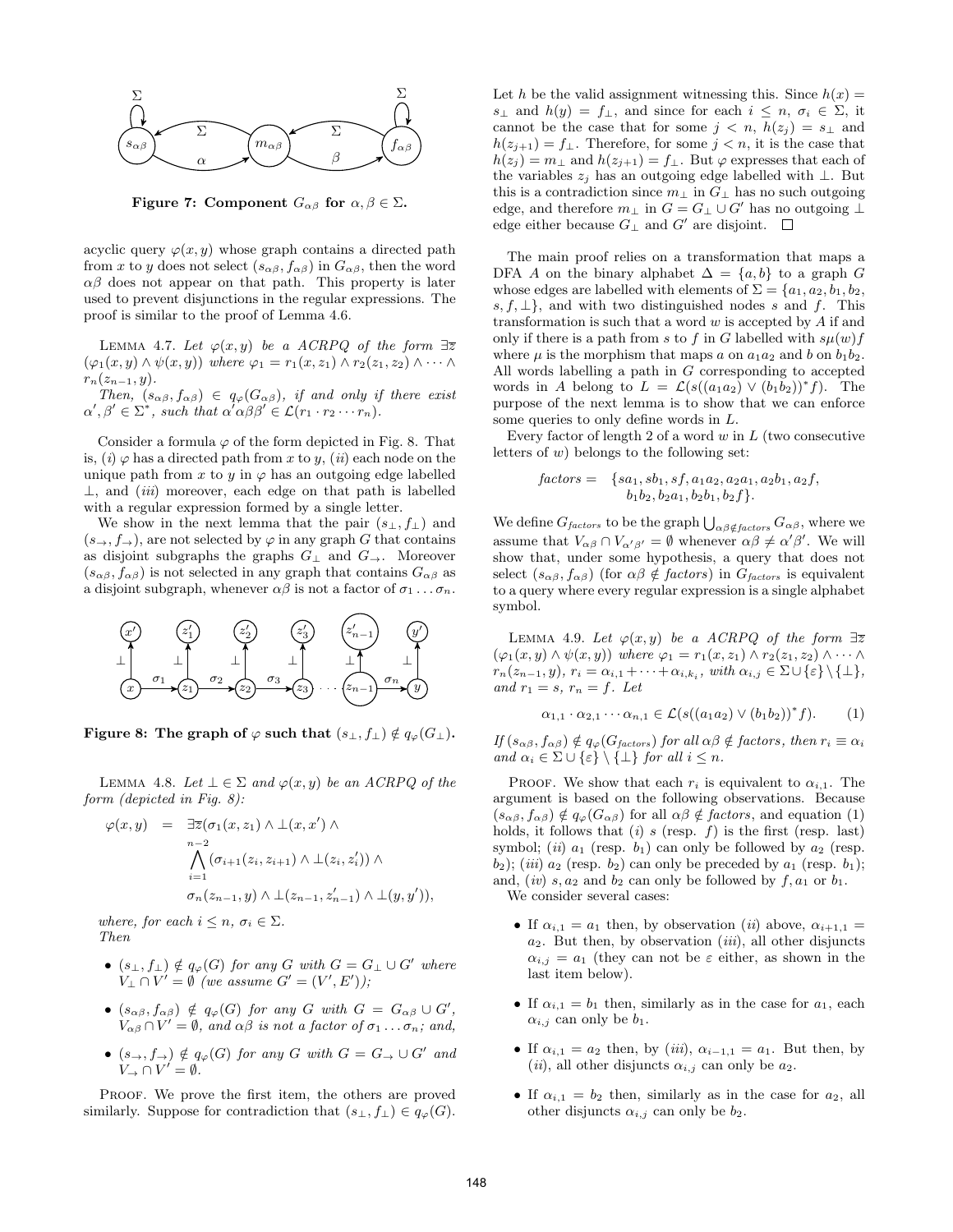- If  $\alpha_{i,1} = s$  (resp.  $\alpha_{i,1} = f$ ) then it can only be the first (resp. last) symbol (observation (i)), i.e.  $i = 1$ (resp.  $i = n$ ). And by equation (1)  $r_1$  is equivalent to s (resp.,  $r_n$  is equivalent to f).
- If  $\alpha_{i,1} = \varepsilon$  and  $\alpha_{i,2} \neq \varepsilon$ , then  $\alpha_{1,1} \ldots \alpha_{i,1} \ldots \alpha_{n,1}$  or  $\alpha_{1,1} \ldots \alpha_{i-1,1} \alpha_{i,2} \alpha_{i+1,1} \ldots \alpha_{n,1}$  is of the form  $w_1 \alpha \beta w_2$ with  $\alpha\beta \notin factors$ , which implies that  $(s_{\alpha\beta}, f_{\alpha\beta}) \in$  $q_{\varphi}(G_{factors}).$

This concludes the proof.  $\square$ 

We are now ready for the main result of this section:

THEOREM 4.10. DEF(ACRPQ) is PSPACE-hard.

PROOF. We reduce the emptiness problem for the intersection of n DFAs to DEF(ACRPQ). Let  $A_1, \ldots, A_n$  be n DFAs over the alphabet  $\Delta = \{a, b\}$ . For each  $i \leq n$ , we define the associated graph  $G_i = (V_i, E_i)$ , on the alphabet  $\Sigma = \{s, f, a_1, a_2, b_1, b_2, \perp\}$ , obtained from the graph representation of  $A_i$  by

- adding an initial node  $s_i$  connected to the initial node by an edge labelled s;
- adding a final node  $f_i$  and connecting each final state of  $A_i$  to  $f_i$  by an edge labelled  $f$ ;
- for each edge  $e = (v_1, a, v_2)$  (resp.  $e = (v_1, b, v_2)$ ), adding a new node  $v'_1$  and replacing e with two new edges  $(v_1, a_1, v'_1)$  and  $(v'_1, a_2, v_2)$  (resp  $(v_1, b_1, v'_1)$  and  $(v'_1, b_2, v_2)$ ; and,
- adding a new node, say  $v_{\perp}$ , and for each node v, adding a new edge  $(v, \perp, v_\perp)$ .

Consider the morphism  $\mu$  from  $\Delta^*$  to  $\Sigma^*$  defined by  $\mu(a)$  =  $a_1a_2$  and  $\mu(b) = b_1b_2$  and let  $\gamma$  be the function from  $\Delta^*$  to  $\Sigma^*$  defined as  $\gamma(w) = s\mu(w)f$ . Clearly,  $A_i$  accepts the word w if and only if there is a path from  $s_i$  to  $f_i$  in  $G_i$  labelled with  $\gamma(w)$ .

Let  $G = \bigcup_{i \leq n} G_i \uplus G_c$ , where  $G_c = G_{\rightarrow} \uplus G_{\perp} \uplus G_{factors}$ . Denote the set of vertices and edges of G by V and E, respectively. Furthermore, let  $S$  be the set containing all sets S for which

- 1.  $(s_{\perp}, f_{\perp}) \notin S;$
- 2.  $(s_{\alpha\beta}, f_{\alpha\beta}) \notin S$  for any  $\alpha\beta \notin factors;$
- 3.  $(s\rightarrow, f\rightarrow) \notin S;$
- 4.  $(s_1, f_1), \ldots (s_n, f_n) \in S$ ; and,
- 5.  $(V_i \times V_i) \setminus \{(s_i, f_i)\}\cap S = \emptyset$ , all  $i \leq n$ .

Notice that by the last condition,  $S$  does not contain any state of a DFA  $A_i$  apart from  $s_i$  and  $f_i$ .

It remains to show that there is a set  $S \in \mathcal{S}$  for which  $(G, S)$  is ACRPQ-definable if and only if  $\bigcap_{i \leq n} \mathcal{L}(A_i)$  is not empty.

First assume there exists a word  $w \in \bigcap_{i \leq n} \mathcal{L}(A_i)$  with  $\mu(w) = \sigma_1 \dots \sigma_m$ . Then one can easily check that the query:

$$
\varphi(x,y) = \exists \bar{z}(s(x,z_1) \land \bot(x,x') \land \nm-1 \land (\sigma_i(z_i,z_{i+1}) \land \bot(z_i,z'_i)) \land \nf(z_m,y) \land \bot(z_m,z'_m) \land \bot(y,y'))
$$

satisfies the properties (1) to (5) of sets in  $S$ . Indeed, the first three properties follow directly from Lemma 4.8. The fourth property follows as w belongs to the intersection of the  $A_i$ 's, by construction of  $G_i$ . Finally, the last property follows as only the path from  $(s_i, f_i)$  in  $G_i$  is labelled with a word of the form swf.

For the only if direction, assume there exists an acyclic query  $\varphi(x, y)$  with  $q_\varphi(G) \in \mathcal{S}$ . We proceed in several steps to show that there exists a formula of the form

$$
\exists \overline{z} \ (s(x, z_1) \land \sigma_2(z_1, z_2) \land \cdots \land f(z_m, y) \land \psi(x, y))
$$

with  $\sigma_i \in \Sigma$ , such that  $q_\varphi(G) \in \mathcal{S}$ .

By Lemma 4.5 and Lemma 4.4, the query is of the form  $\exists \overline{z}(\varphi_1(x,y) \land \psi(x,y))$  where  $\varphi_1 = r_1(x,z_1) \land r_2(z_1,z_2) \land \cdots \land$  $r_m(z_m, y)$ .

The following observation (†) is key to the sequel of the proof. Consider the language  $L_{valid}$  defined by the regular expression  $s((a_1a_2) \vee (b_1b_2))^*f$ . Then, let  $\varphi'$  be a formula obtained from  $\varphi$  by replacing every  $r_i$  by a  $r'_i$  such that

$$
\mathcal{L}(r_1 \cdot r_2 \dots r_m) \cap L_{valid} \subseteq \mathcal{L}(r'_1 \cdot r'_2 \dots r'_m)
$$

and

$$
\mathcal{L}(r'_1 \cdot r'_2 \ldots r'_m) \subseteq \mathcal{L}(r_1 \cdot r_2 \ldots r_m).
$$

Then  $q_{\varphi'}(G) \in \mathcal{S}$ . Indeed, because  $q_{\varphi'}(G) \subseteq q_{\varphi}(G)$  properties  $(1),(2), (3)$  and  $(5)$  hold. And  $(4)$  holds because all paths from  $(s_i, f_i)$  are labelled with words in  $L_{valid}$ , and no such words have been removed. Therefore any valid assignment witnessing  $(s_i, f_i) \in q_\varphi(G)$  is also a valid assignment witnessing  $(s_i, f_i) \in q_{\varphi'}(G)$ .

Next, we show that we can assume that no  $r_i$  in  $\varphi$  contains ⊥. To this end, define  $L'_i = \{w \in \mathcal{L}(r_i) \mid w \in (\Sigma \setminus {\{\perp\}})^* \}$ as the restriction of  $r_i$  to  $\Sigma \Sigma \setminus {\{\perp\}}$ . As  $L'_i$  is regular, there exists an equivalent regular expression  $r_i'$ . Moreover, it is easy to see that

$$
\mathcal{L}(r_1 \cdot r_2 \dots r_m) \cap L_{valid} \subseteq \mathcal{L}(r'_1 \cdot r'_2 \dots r'_m) \subseteq \mathcal{L}(r_1 \cdot r_2 \dots r_m)
$$

Therefore by (†),  $q_{\varphi'}(G) \in \mathcal{S}$ , where  $\varphi'$  is obtained by replacing each  $r_i$  by  $r'_i$ . Therefore, we can assume that  $r_i$  does not contain ⊥.

By Lemma 4.6 and Lemma 4.4, it follows that each  $r_i$  in  $\varphi$  is of the form  $r_i = \alpha_{i,1} + \cdots + \alpha_{i,k_i}$ , with  $\alpha_{i,j} \in \Sigma \cup \{\varepsilon\}.$ 

Next, utilizing observation (†), we show that we can assume that  $r_1 = s$  in  $\varphi$ . We consider three cases (recall that  $r_1 = \alpha_{1,1} + \cdots + \alpha_{1,k_1}$ :

- $\alpha_{1,j} \neq s$  for all  $j \leq k_1$ : Then  $\alpha_{i,j} = \varepsilon$  for some  $j \leq k_1$ , because otherwise  $\mathcal{L}(r_1 \cdot r_2 \dots r_m) \cap L_{valid} = \emptyset$  and  $(s_i, f_i) \notin q_\varphi(G)$ , which contradicts the hypothesis. By taking  $r'_1 = \varepsilon$  and using (†), we have  $q_{\varphi'}(G) \in \mathcal{S}$ . Then  $\varphi''$  obtained from  $\varphi'$  by removing  $r_1$  and renaming  $z_1$ with x is equivalent to  $\varphi'$ . And we can reiterate the procedure on  $\varphi''$ .
- $\alpha_{1,1} = s$  and  $\alpha_{1,j} \neq \varepsilon$  for all  $j > 1$ : clearly if one takes  $r'_1 = s$ , then, by (†),  $q_{\varphi'}(G) \in \mathcal{S}$  because  $\mathcal{L}(r_1 \dots r_m) \cap$  $L_{valid} \subseteq \mathcal{L}(r'_1r_2\ldots r_m) \subseteq \mathcal{L}(r_1\ldots r_m).$
- $\alpha_{1,1} = s$  and  $\alpha_{1,j} = \varepsilon$  for some  $j > 1$ : if  $sw' \in$  $\mathcal{L}(r_2 \dots r_m)$  for some word w then  $ssw \in \mathcal{L}(r_1r_2 \dots r_m)$ , but this is not possible because ss can not be a factor of words in  $\mathcal{L}(r_1r_2 \ldots r_m)$  (by Lemma 4.7, as  $G_{ss} \in$ G). Otherwise, if  $sw \notin \mathcal{L}(r_2 \dots r_m)$  for any  $w \in \Sigma^*$ , then take  $r'_1 = s$ , we have  $\mathcal{L}(r_1 \dots r_m) \cap L_{valid} \subseteq$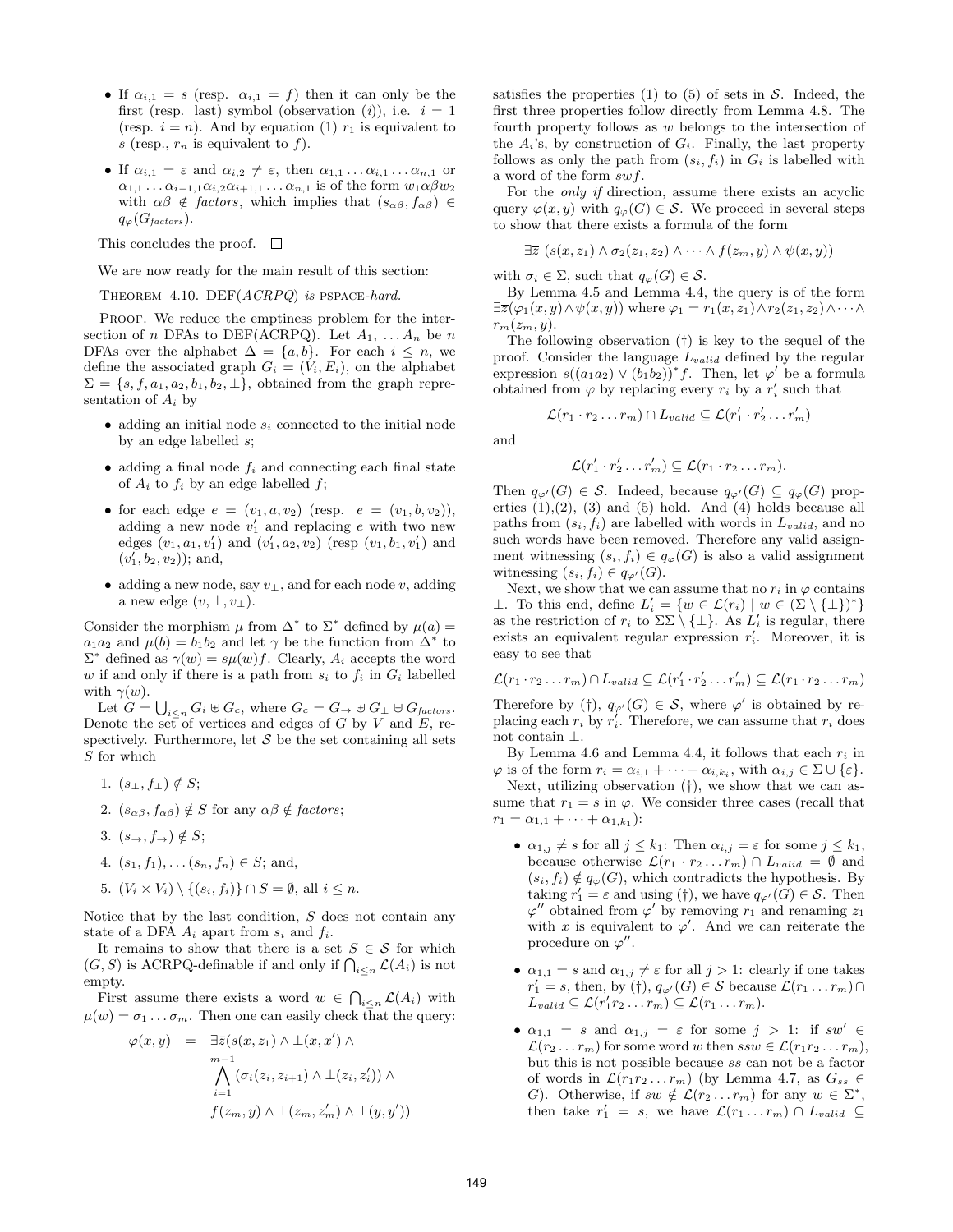$\mathcal{L}(r'_1r_2\ldots r_m) \subseteq \mathcal{L}(r_1\ldots r_m)$ , and, using  $\dagger$ ,  $q_{\varphi'}(G) \in$ S.

Similarly, we can suppose that  $r_m = f$ .

We can now apply Lemma 4.9 which shows that  $r_i = \alpha_i$ with  $\alpha_i \in \Sigma \cup \{\varepsilon\} \setminus {\{\perp\}}$ . Therefore, there exists a formula of the form

$$
\exists \overline{z} \ (s(x, z_1) \land \sigma_2(z_1, z_2) \land \cdots \land f(z_m, y) \land \psi(x, y))
$$

with  $\sigma_i \in \Sigma$ , such that  $q_{\varphi}(G) \in \mathcal{S}$ .

Now, as  $\varphi$  is acyclic there is only one path from x to y. This path is labelled by a single word  $w = \alpha_1 \dots \alpha_m$ . Therefore, for each  $i \leq m$ , there is a path from  $s_i$  to  $f_i$ labelled with w, and hence  $A_i$  accepts  $w' = \gamma^{-1}(w)$ , i.e.  $w' \in \bigcap_{i \leq n} \mathcal{L}(A_i).$ 

To conclude the proof, note that the size of the set  $S$  is fixed (it does not depend on the  $A_i$  nor on n). Therefore, the reduction goes as follows. Given  $n$  DFA we build the graph  $G$  (whose size is polynomial in the automata). Then, for each set  $S \in \mathcal{S}$  we check whether S is ACRPQ-definable. If one of them is, then the intersection is not empty, otherwise it is. The latter is known as a truth table reduction.

Finally note that this reduction is also valid for the class of LCRPQs.  $\square$ 

#### 4.3 General Case

In this section, we shed some light on the complexity of DEF(CRPQ). We present an expspace algorithm for deciding definability for the general class of binary CRPQs. We show that if there exists a query defining the given relation, then there exists one of size at most exponential in the size of the graph. Essentially, the algorithm guesses the query and then verifies that it indeed defines the given set. For proving the bound on the size of the query, we show that (i) the size of the regular expressions appearing in the query, (ii) the number of variables, and (iii) the number of occurrences of each variable, are all bounded by an exponential in the size of the graph.

We say that a CRPQ is in *word normal form* if every regular expression occurring in it is a disjunction of words.

LEMMA 4.11. Let  $G = (V, E)$  be a graph,  $S \subseteq V \times V$ , and let  $\varphi$  be a CRPQ. There exists a CRPQ  $\psi$  with  $q_{\varphi}(G) =$  $q_{\psi}(G)$  such that  $\psi$  is in word normal form and the size of  $\psi$ is at most exponential in the size of G.

PROOF. We construct  $\psi$  by replacing every regular expression in  $\varphi$  by a disjunction of at most  $|S|$  words of length exponential in the size of G. Let  $r(x, y)$  be a conjunct in  $\varphi$ . Denote  $q_{\mathcal{L}(r)}(G)$  by  $S_r$ . Then  $(G, S_r)$  is REG-definable and, by Proposition 3.1,  $(G, S_r)$  is F-definable. By Lemma 3.2, it follows that for every  $(u, v) \in S_r$ ,

$$
L_G(u, v) \nsubseteq \bigcup_{(x,y)\not\in S_r} L_G(x, y).
$$

So, for each  $(u, v) \in S_r$ , there is a word  $w_{(u, v)}$  with

$$
w_{(u,v)} \in L_G(u,v) \setminus (\bigcup_{(x,y)\notin S_r} L_G(x,y)).
$$

Then  $q_R(G) = S_r$ , for  $R = \{w_{(u,v)} \mid (u,v) \in S_r\}$ . As  $\bigcup_{(x,y)\notin S_r} L_G(x,y)$  can be represented by an NFA of size linear in the sum of the sizes of the languages  $L_G(x, y)$  (see Lemma 3.2), the witness of non-inclusion can be chosen with a length bounded by an exponential in the size of  $G$ .  $\Box$ 

The next lemma shows that exponentially many variables are enough to define a given set if this set is CRPQ-definable.

LEMMA 4.12. Let  $G = (V, E)$  be a graph,  $S \subseteq V \times V$ , and  $\varphi$  a CRPQ with  $q_{\varphi}(G) = S$ . Then, there is a CRPQ  $\psi$  with  $q_{\psi}(G) = S$  that has at most  $|V|^{|S|}$  variables.

PROOF. Assume  $\varphi$  is a CRPQ defining S with the smallest number of variables. Towards a contradiction, assume that number is larger than  $|V|^{\ell}$ , for  $\ell = |S|$ . Let  $\{x, y\} \cup Y$ be the variables occurring in  $\varphi(x, y)$ . As  $q_{\varphi}(G) = S$ , for each pair  $(s_1, s_2) \in S$  there is a valid assignment  $h_{s_1, s_2}$  from  ${x, y} \cup Y$  to V that maps x on  $s_1$  and y on  $s_2$ . Then, there are two variables  $z_1, z_2 \in Y$ , such that  $h_{s_1,s_2}(z_1) =$  $h_{s_1,s_2}(z_2)$  for all  $(s_1,s_2) \in S$ . Indeed, let  $S = \{p_1,\ldots,p_\ell\}$ and consider the mapping  $v(z) = (h_{p_1}(z), \ldots, h_{p_\ell}(z)) \in V^\ell$ . Since there are  $|V|^{\ell}$  elements in  $V^{\ell}$  and more than  $|V|^{\ell}$  variables in  $\varphi$ , there exist  $z_1, z_2 \in Y$  with  $v(z_1) = v(z_2)$ . That is,  $h_{s_1,s_2}(z_1) = h_{s_1,s_2}(z_2)$  for all  $(s_1,s_2) \in S$ .

THEOREM 4.13. DEF(CRPQ) is in EXPSPACE.

PROOF. Given a graph  $G = (V, E)$  and  $S \subseteq V \times V$ , we argue that if there exists a CRPQ  $\varphi$  with  $q_{\varphi}(G) = S$ , then there exists one of size at most exponential in the size of G. The algorithm then reduces to guessing such a CRPQ  $\varphi$  of at most exponential size and verifying that it defines S on G. The verification step is achieved by testing for every pair  $(u, v) \in S$  that  $(u, v) \in q_{\varphi}(G)$  and for every pair  $(u, v) \notin S$ that  $(u, v) \notin q_\varphi(G)$ . The latter is done by cycling through all variable assignments (which are of size exponential in  $G$ ) and using Theorem 2.2.

By Lemma 4.11, the regular expressions in any CRPQ are equivalent to one of size at most exponential in the size of G. By Lemma 4.12, the number of variables is at most exponential in the size of G. We next argue that the number of occurrences of each variable is also at most exponential in the size of G. We say that two conjuncts  $r(z_1, z_2)$  and  $r'(z_1, z_2)$  are G-equivalent whenever  $q_{\mathcal{L}(r)}(G) = q_{\mathcal{L}(r')}(G)$ . As  $q_{\mathcal{L}(r)}(G)$  is a subset of  $S \times S$ , there are at most  $2^{|S \times S|}$ non G-equivalent regular expressions. Therefore two variables,  $z_1$  and  $z_2$ , occur in no more than  $2^{|S \times S|}$  non-equivalent conjuncts of the form  $r(z_1, z_2)$ .  $\Box$ 

## 4.4 Union of CRPQs

In this section, we consider unions of conjunctive regular path queries. We say that a pair of nodes  $(v_1, v_2)$  is CRPQdistinguishable from a pair  $(v'_1, v'_2)$  in a graph G iff there is a CRPQ  $\varphi$  such that  $(v_1, v_2) \in q_\varphi(G)$  and  $(v'_1, v'_2) \notin q_\varphi(G)$ . We first show that the complexity of checking whether a single pair of nodes is distinguishable in CRPQ from another pair of nodes, is in conp. Then to decide whether a relation is definable using a union of CRPQs, amounts to checking if each of the pairs in the relation is definable by some query, and then constructing the union of all those queries. This is in contrast to what has been observed above for the CRPQdefinability problem, as the queries that can distinguish each individual pair in the set of pairs given as input, cannot necessarily be combined into a single CRPQ.

A formula  $\psi(\overline{x})$  is a union of CRPQs (UCRPQs) if it is of the following form:

$$
\varphi_1(\overline{x}) \vee \cdots \vee \varphi_k(\overline{x})
$$

where each  $\varphi_i$  is a CRPQ. Let  $G = (V, E)$  be a graph, a tuple of nodes  $(v_1, \ldots, v_n) \in V^n$  satisfies the query  $\psi(\overline{x}) =$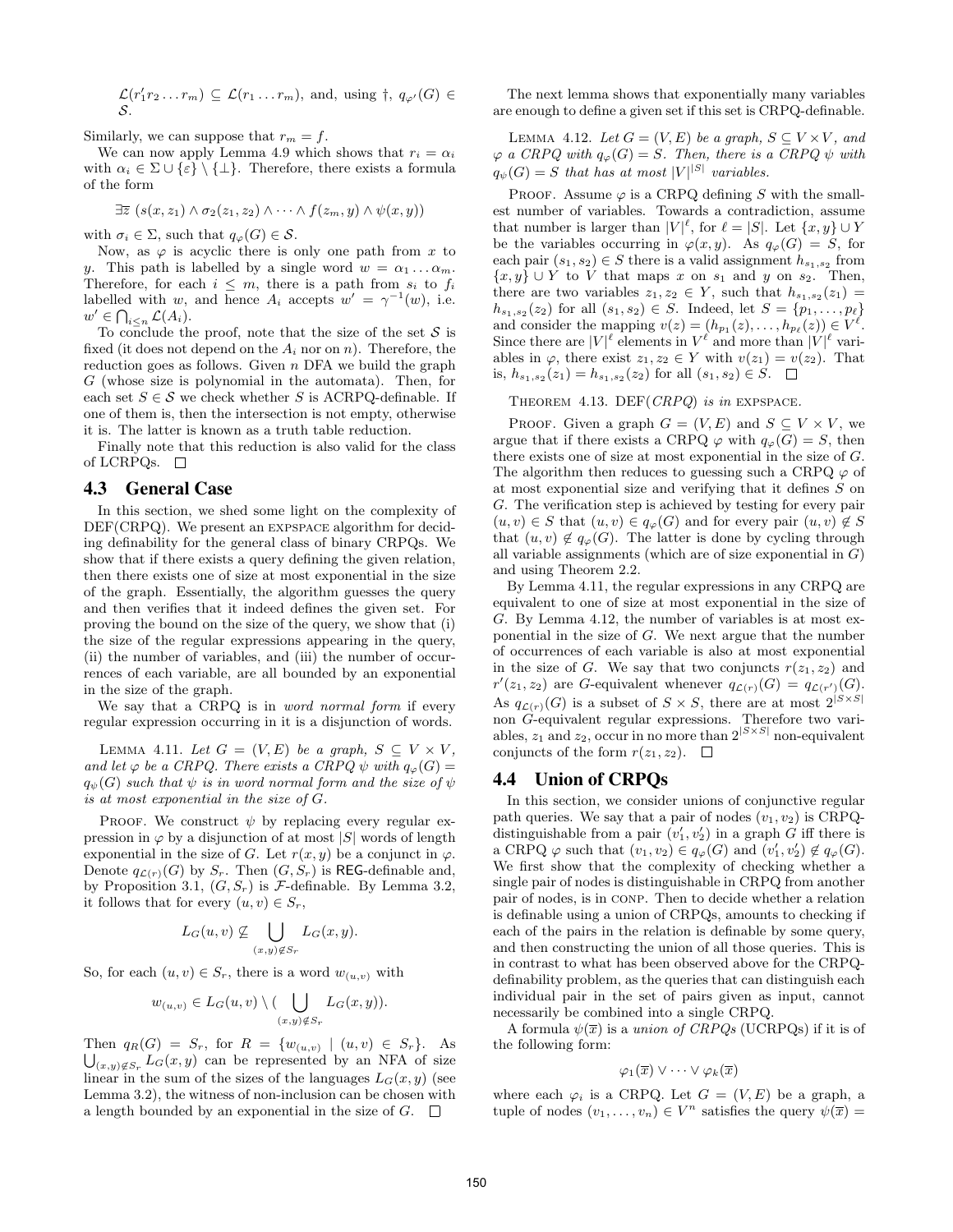$\varphi_1(\overline{x}) \vee \cdots \vee \varphi_k(\overline{x})$  if it satisfies one of the  $\varphi_i$ . Then  $q_{\psi}(G)$ is defined as  $\bigcup_{i=1}^k q_{\varphi_i}(G)$ .

The following lemma essentially shows that homomorphisms preserve paths.

LEMMA 4.14. Let  $G = (V_G, E_G)$  and  $H = (V_H, E_H)$  be two graphs and let h be a homomorphism from G to H. Then  $L_G(v_1, v_2) \subseteq L_H(h(v_1), h(v_2))$ , for any two nodes  $v_1, v_2 \in$  $V_G$ .

Next, we observe that two pairs of nodes can not be distinguished by a CRPQ iff there is an endomorphism mapping one pair to the other.

LEMMA 4.15. Let  $G = (V, E)$  be a graph and let  $(v_1, v_2)$ and  $(v'_1, v'_2)$  be two pairs of nodes of G. There exists an endomorphism e on G, with  $e(v_1) = v'_1$  and  $e(v_2) = v'_2$ if and only if the pair  $(v_1, v_2)$  is not CRPQ-distinguishable from  $(v'_1, v'_2)$  over  $G$ .

The following lemma will be used in Theorem 4.17.

LEMMA 4.16. Given a graph  $G = (V, E)$  and two pairs of nodes  $(v_1, v_2), (v'_1, v'_2) \in V \times V$ , checking whether there is an endomorphism h on G with  $h(v_1) = v'_1$  and  $h(v_2) = v'_2$ , is np-complete.

As a consequence of the previous lemmas we show (proof omitted) that UCRPQ-definability is conp-complete.

THEOREM 4.17. DEF(UCRPQ) is CONP-complete.

## 5. CQ-DEFINABILITY

In this section, we discuss CQ-definability where CQ stands for the class of traditional conjunctive queries [1]. To this end, a graph  $G$  is represented in the usual way over the vocabulary  $(E_{\sigma})_{\sigma \in \Sigma}$  consisting of binary relations  $E_{\sigma}$  where  $E_{\sigma}(u, v)$  holds in G iff  $u \xrightarrow{\sigma} g v$ .

Of course, CQ-definability implies CRPQ-definability. We next, show that the converse does not hold. To this end, consider the graph  $G_1$ 

$$
(1) \xrightarrow{a} (2) \qquad (3) \xrightarrow{b} (4)
$$

with  $S_1 = \{(1, 2), (3, 4)\}.$  Furthermore, let  $\varphi = [a \vee b](x, y).$ Then,  $q_{\varphi}(G_1) = S_1$ . It should be obvious that there is no  $CQ$  defining  $S<sub>1</sub>$ . The latter can also be formally proved employing the semantical characterization of CQ-definability in terms of closure under polymorhpisms (see, e.g., [31, 22]).

Specifically, and rephrased in our formalism, it is shown that a relation  $S$  is not CQ-definable over a graph  $G$  iff there exists a polymorphism of  $G = (V, (E_{\sigma})_{\sigma \in \Sigma})$  of arity at most n which does not preserve S and where  $n = |S|$ . To explain the latter statement we need to introduce some terminology. Let  $\mathbf{s} = (\mathbf{s}_1, \dots, \mathbf{s}_k)$  be a k-tuple of elements over  $V^n$ . Let  $proj(\mathbf{s}) = \{(\mathbf{s}_1[i], \ldots, \mathbf{s}_k[i]) \mid 1 \leq i \leq n\}$ , where  $\mathbf{s}[i]$  denotes the *i*th component of tuple **s**. Then, a function  $h: V^n \to V$ preserves a k-ary relation R at s if  $\text{proj}(s) \subseteq R$  implies that  $(h(\mathbf{s}_1), \ldots, h(\mathbf{s}_k)) \in R$ . Furthermore, h preserves R if h preserves R at every k-tuple in  $(V^n)^k$ . We then say that h is a polymorphism of G (of arity n) if h preserves every  $E_{\sigma}$ .

We are now ready to prove that  $(G, S_1)$  is not CQ-definable. Define  $h: V^2 \to V$  as follows:  $h(i, i) = i$  for  $i \in \{1, ..., 4\},$  $h(1,3) = 2$  and  $h(2,4) = 3$ . The remainder of h can be

chosen arbitrarily. Observe that h does not preserve  $S_1$ . Indeed, take  $s = ((1, 3), (2, 4))$ . Then proj(s) =  $S_1$  but  $(h(1, 3), h(2, 4)) = (2, 3) \notin S_1$ . Furthermore, h does preserve  $E_a$  and  $E_b$ . Indeed, the only sequence **s** for which proj(s)  $\subseteq E_a$  is  $s = ((1, 1), (2, 2))$  and  $(h(1, 1), h(2, 2)) =$  $(1, 2) \in S_1$ . A similar reasoning applies for  $E_b$ . It then follows that  $(G, S_1)$  is not CQ-definable

As mentioned in the introduction, CQ-definability is shown to be complete for conexptime. The above shows that neither the upper bound nor the lower bound can be directly carried over to determine the complexity of CRPQdefinability.

Denote by UCQ the class of unions of conjunctive queries. We argue that UCQ-definability coincides with UCRPQdefinability. It suffices to show that on a given graph  $G$ , every CRPQ  $\varphi$  can be rewritten into an equivalent UCQ  $\psi$ , that is,  $q_{\varphi}(G) = q_{\psi}(G)$ . Thereto, let  $\varphi = \exists \bar{z}(r_1(z_1, z'_1) \wedge \cdots \wedge z_n)$  $r_n(z_n, z'_n)$  be a CRPQ. From Proposition 3.1 it follows that for every  $r_i$  there is a set of words  $W_i = \{w_{i,1}, \ldots, w_{i,k_i}\}\;$ with  $q_{\mathcal{L}(r_i)}(G) = q_{W_i}(G)$ . Denote by  $K_i$  the set  $\{1, \ldots, k_i\},$ and let  $K = K_1 \times \cdots \times K_n$ . Then, define

$$
\psi := \bigvee_{(j_1,\ldots,j_n)\in K} \exists \overline{z}(w_{1,j_1}(z_1,z'_1)\wedge\cdots\wedge w_{n,j_n}(z_n,z'_n)).
$$

Obviously, every conjunct  $w(z, z')$  can be replaced by the CQ  $\exists \bar{x} E_{\sigma_1}(z, x_1) \wedge \ldots \wedge E_{\sigma_n}(x_{n-1}, z')$  for  $w = \sigma_1 \cdots \sigma_n$ . It now follows that  $q_{\varphi}(G) = q_{\psi}(G)$ .

Therefore, we have the following corollary:

COROLLARY 5.1. DEF( $UCQ$ ) is CONP-complete.

## 6. RELATED WORK

As already mentioned in the Introduction, the present paper is similar in spirit to the work on language completeness of Banchilhon [2] and Paredaens [27] but then from a complexity point of view. Geerts and Poggi [18] study BPcompleteness in the context of  $K$ -relations, an extension of the relational model where tuples are assigned a unique value in a semiring [19]. CQ-definability has been studied in the context of constraint languages under a variety of names including the expressibility problem [31], PP-definability problem [29], and existential inverse satisfiability problem [12, 11]. CQ-definability is an instance of the structure identification problem [13] which asks whether a given relation can be "represented" by a formula in some logical formalism and has been shown to be CONEXPTIME-complete by Willard [31]. See also the note of Ten Cate and Dalmau [30] for a relationship with the product homomorphism problem which implies that CQ-definability is already CONEXPTIME-hard for unary queries over a fixed schema consisting of a single binary relation. Moreover, definability can be semantically characterized in terms of closure under polymorphisms [31, 22]. It would be interesting to come up with such language independent characterizations for CRPQ as well.

There has been a renewed interest in studying navigational query languages over graphs (see, e.g., [15, 21]). Losemann and Martens [25] study the semantics of property paths as defined in SPARQL [20]. Property paths are fundamental to SPARQL and are of the form  $x \cdot r \cdot y$  where x and y are variables (to be interpreted by nodes), and  $r$ is a regular expression. Specifically, they study the complexity of deciding whether there exists a path from  $x$  to  $y$ matching  $r$  and the complexity of counting the number of